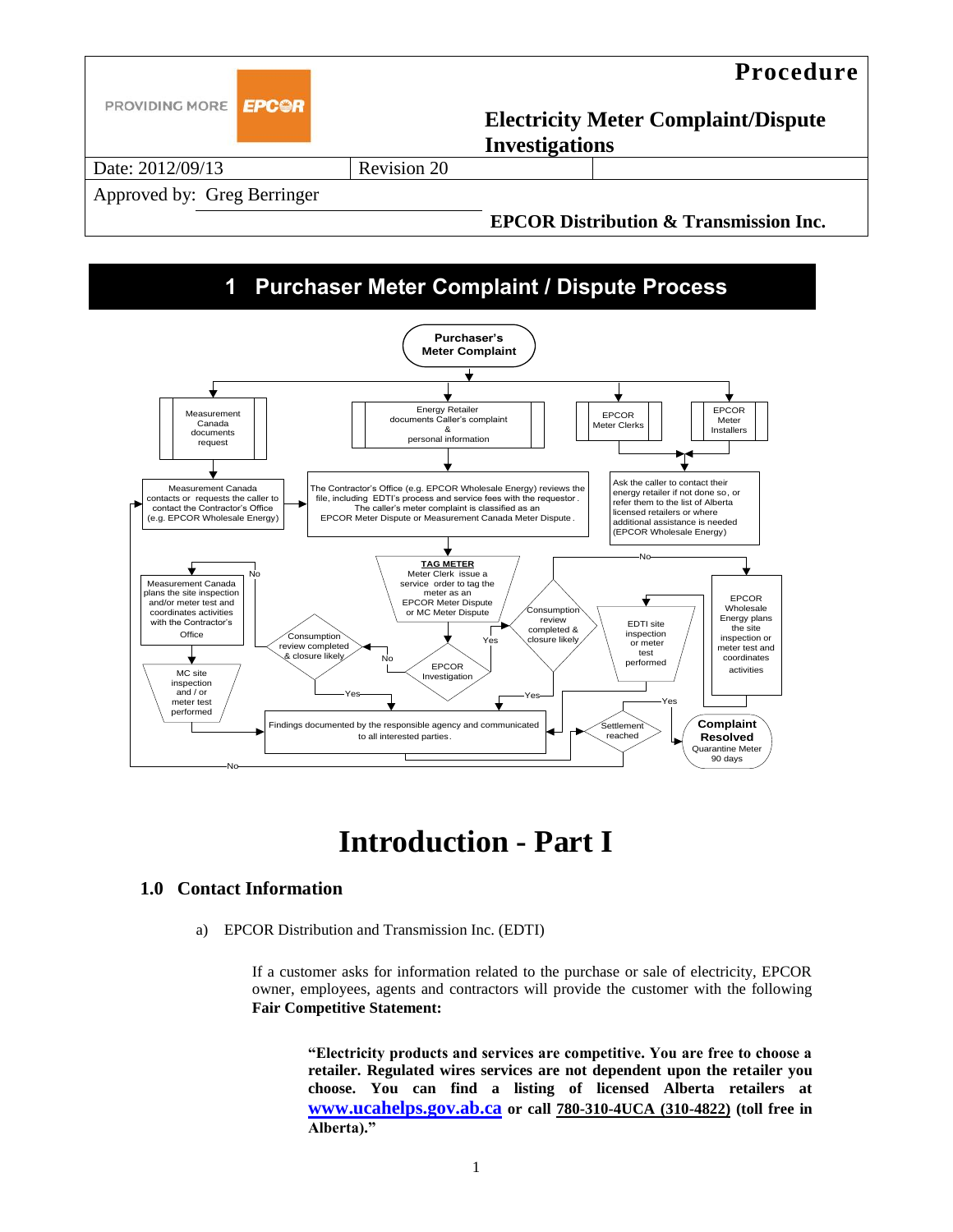



Date: 2012/09/13 Revision 20

Approved by: Greg Berringer

### **EPCOR Distribution & Transmission Inc.**

If an inquiry is received from a purchaser on a meter complaint, high energy bill or they would like their meter tested, refer them to the appropriate number below. If a purchaser requests their retailers phone number you may suggest that it should be on the top of their bill. If and only when the purchaser directly asks for the **EPCOR Energy Alberta Inc.** (EPCOR affiliate retailer) phone number, you may relay the EPCOR Contact Center number of (780)-412-4000.

Where there is a need to provide assistance to the caller beyond that of the Retailer,

- for **self-contained meters,** you may relay the EPCOR Wholesale Energy number of (780)-412-7899,
- for **transformer-rated meters,** you may relay the EPCOR Wholesale Energy number of (780)-412-3875,
- b) EPCOR Wholesale Energy

E-mail: [retcomm@epcor.ca](mailto:retcomm@epcor.ca) Internal / External & Measurement Canada – Residential & Commercial sites

Retail Communications, External & Measurement Canada – Residential (self contained meter sites) Ph: (780)-412-7899

Retail Communications, External & Measurement Canada - Commercial (transformer rated meter sites) Ph: (780)-412-3875

Senior Manager, Wholesale Energy Commercial Sites, including Measurement Canada Ph: (780)-412-4030 Fax: (780)-412-7801

c) Measurement Canada's Regional Office

John Pheifer Regional Manager, Electricity and Gas Measurement Canada Winnipeg, Manitoba Tel: 204-983-3804 Fax: 204-983-3159 E-mail: [john.pheifer@ic.gc.ca](mailto:john.pheifer@ic.gc.ca) Contact for EPCOR Wholesale Energy

#### **1.1 Purpose**

To set out a means of monitoring, planning, investigating and resolving a purchaser's meter complaint in accordance with Measurement Canada's policy and EDTI's established business practices. EPCOR Distribution & Transmission Inc. (EDTI) shall ensure that all purchaser inquiries of concern about the condition or performance of a meter or amount of charge related to the service is addressed as a potential request for measurement dispute investigation.

#### **1.2 Scope**

EDTI's Meter Complaint/Dispute Investigation Procedure applies in all cases where the purchaser, their retailer and or Measurement Canada has raised a concern about the condition or performance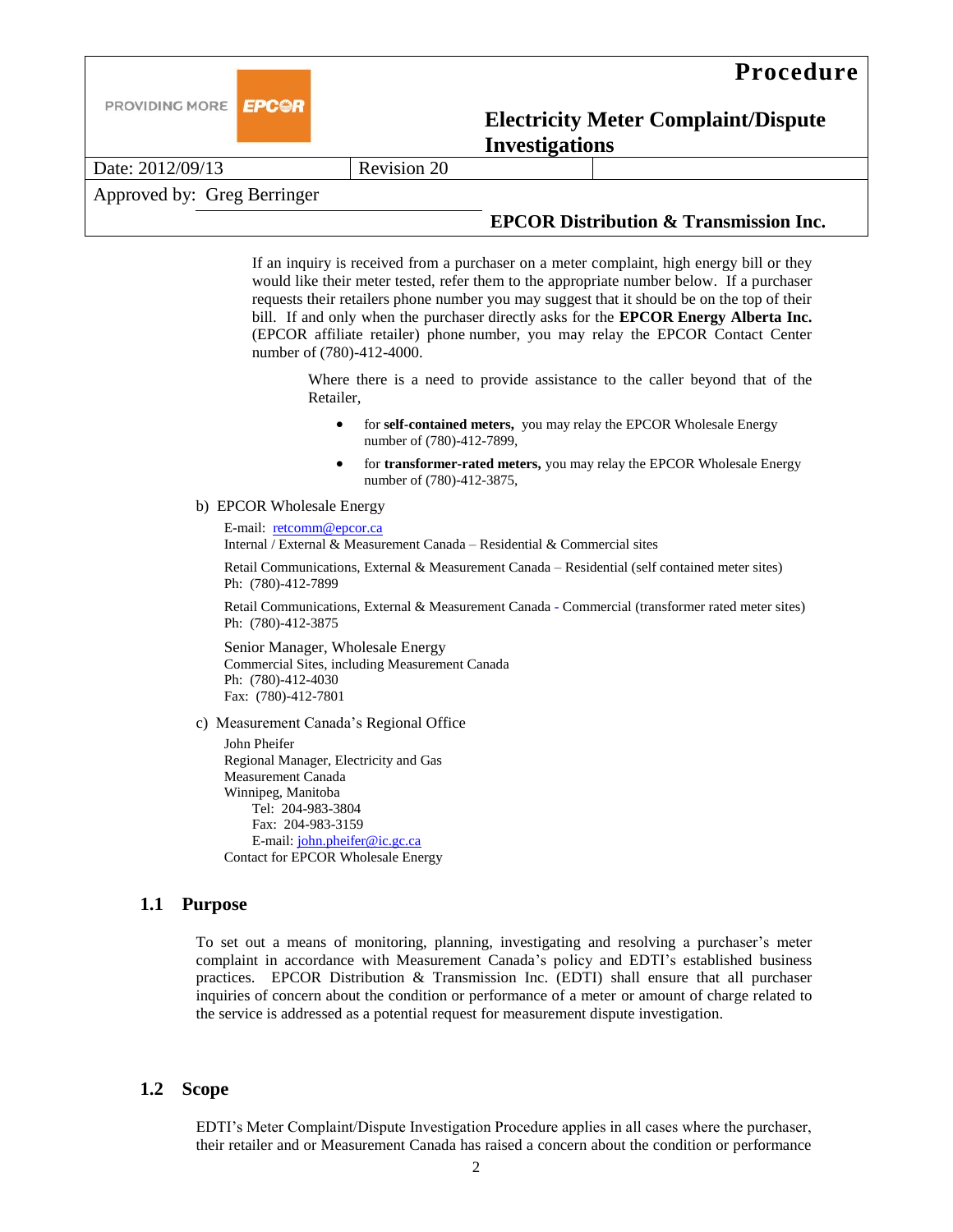

Date: 2012/09/13 Revision 20

Approved by: Greg Berringer

### **EPCOR Distribution & Transmission Inc.**

of a meter or amount of charge related to the service. EDTI is responsible in performing a review, which may involve analysis and such other functions as documented in this procedure

EDTI Meter Operations is an accredited Meter Service Organization on behalf of Measurement Canada and is committed to offering products and services that comply with all applicable legal and regulatory requirements,

This document is the subject of a suitable arrangement between EPCOR Distribution  $\&$ Transmission Inc. (EDTI – also referred to as the Contractor) and Measurement Canada's Office that encompasses:

- Purchaser's request via the Contractor's Office
- Purchaser's request via Measurement Canada
- Contractor's request via Measurement Canada

EDTI Meter Operations makes no representation as to the completeness of this document and reserves the right to amend the procedure and associated documentation.

Business Sections associated with this process within EPCOR Metering & Wholesale Energy are:

- MDM & Customer Service
- Tariff & Settlement
- **Meter Operations**

A purchaser's meter complaint shall be processed in such a manner that would not jeopardize a dispute investigation by Measurement Canada or a dispute investigation where MC intervenes. *In the event a situation arises where Measurement Canada intervenes on behalf of a customer's concern and the device is identified by way of the Trouble Meter process, EDTI Meter Operations shall be contacted immediately to tag the device as a Measurement Canada Meter Dispute.* 

## **1.3 Authority**

EDTI's Meter Dispute Investigation Procedure is modelled after Measurement Canada's Dispute Investigation Procedure P-EG-01. This procedure is in part an amended process supported by Measurement Canada and is not comprehensive in all aspects. *P-EG-01 can be viewed on Measurement Canada's website @ [www.mc.ic.gc.ca](http://www.mc.ic.gc.ca/) "Laws and Requirements / Procedures".* 

EPCOR Wholesale Energy is the business section having the authority to release applicable sections of EDTI's Meter Dispute Investigation Procedure to retailers within EDTI's territory and ensuring EDTI policies are understood.

## **1.4 Reference**

P-EG-01, S-E-02 & Electricity & Gas Inspection Act / Regulations

#### **1.5 Terminology**

- **Contractor** includes any person or body that undertakes responsibilities required under legislation involving transactions for the sale of electricity.
- **EPCOR Wholesale Energy**, including Market Interface may be referred to as Wholesale Energy within this document,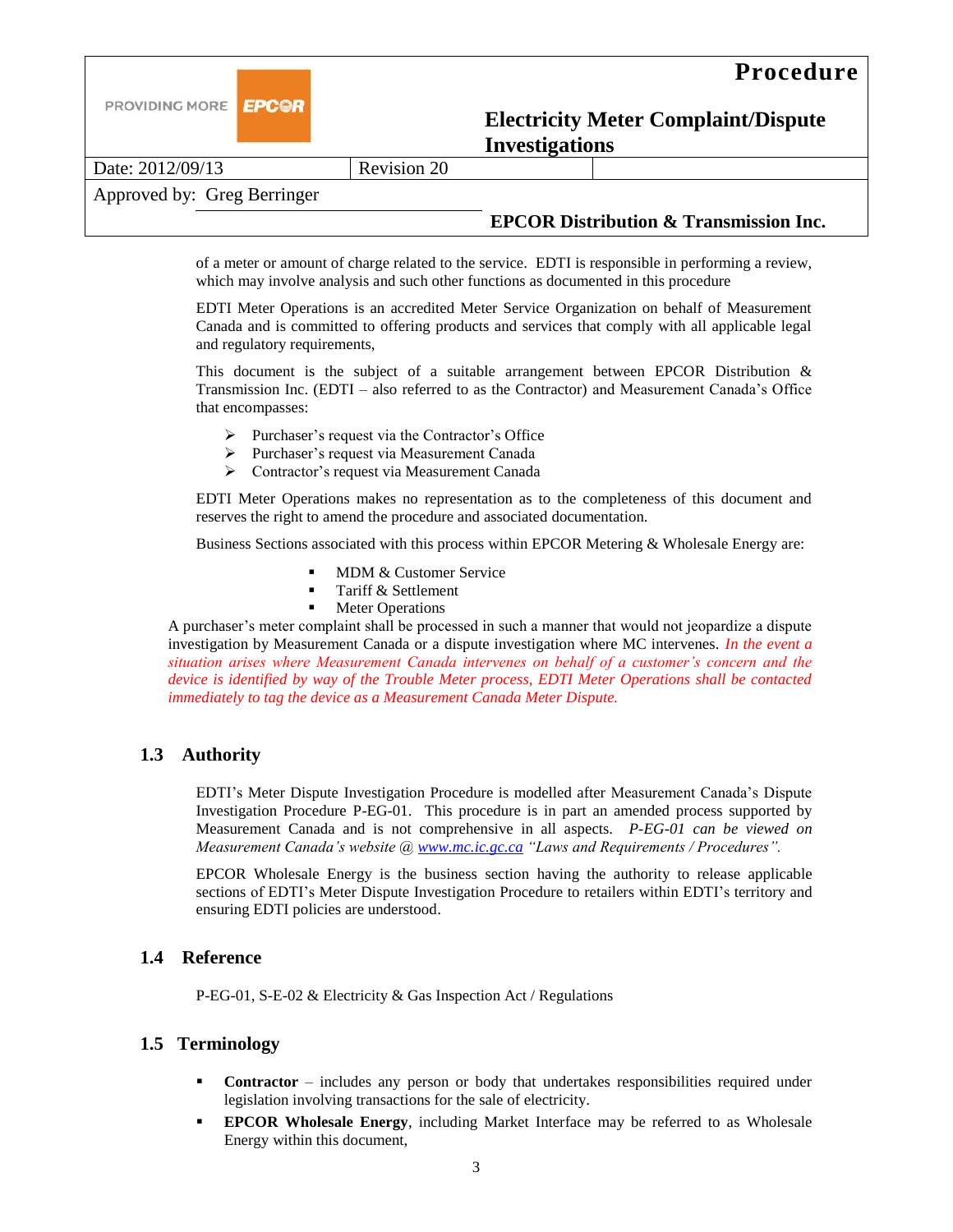



Date: 2012/09/13 Revision 20

### Approved by: Greg Berringer

### **EPCOR Distribution & Transmission Inc.**

- **Measurement Canada** is a government agency of Industry Canada that is responsible for ensuring a fair and competitive marketplace for Canadians in the area of measurement and may be referred to as MC,
- **Measurement Investigation –** planning, scheduling and performing a meter test. For transformer rated meters an installation inspection is also performed,
- **Purchaser** As defined under the Department of Justice Canada Electricity and Gas Inspection act; "means any person to whom electricity or gas is sold". Where consent is given, the purchaser may authorize a person to conduct business on their behalf,
- **Retailers** who are operating within the EPCOR Distribution and Transmission service area are referred to as "retailer" within this procedure,
- **Self contained meter** typically a residential meter where the service has a maximum rating of 200 amps and the current rating of the meter is 200 amps or 100 amps.
- **Transformer rated meter** typically a commercial meter where the service is rated at greater than 200 amps and the meter has a current rating of 20 amps or less and requires external voltage and current transformers. *These meters are identified in EDTI's Utility Information System when the 4th digit of the meter number is a one.*
- See "Frequently Asked Questions" in Annex A.

#### **1.6 Responsibility**

#### **Device Owners & Device Users**

 remain responsible for the accuracy of their test equipment used for the purpose of measurement investigation. As per MC; "In order to satisfy this requirement, they should ensure that their devices are tested and calibrated on a regular basis based on usage, operating environment, etc." EDTI Meter Operations shall ensure certification or annual functional / calibration checks are performed and records maintained.

#### **EPCOR Wholesale Energy**

- upon receipt of a purchaser's / retailer's complaint, is responsible for performing a case review and further planning and implementing the meter complaint/dispute investigation process as defined within this document. *Under no circumstances can the purchaser, their retailer or agent be informed on the state of a meter prior to evaluation and testing, nor can they be informed where there is a finding of concern that no other error exists at any point in the investigation.*
- is the business section having the responsibility of informing retailers within EDTI's territory on relevant information associated with EDTI's meter dispute investigation Procedure and ensuring EDTI's policy is understood.
- is responsible for obtaining approval with the Alberta Utilities Commission (AUC) on miscellaneous service fees charged by EDTI in a meter dispute investigation. Reference Annex A-6.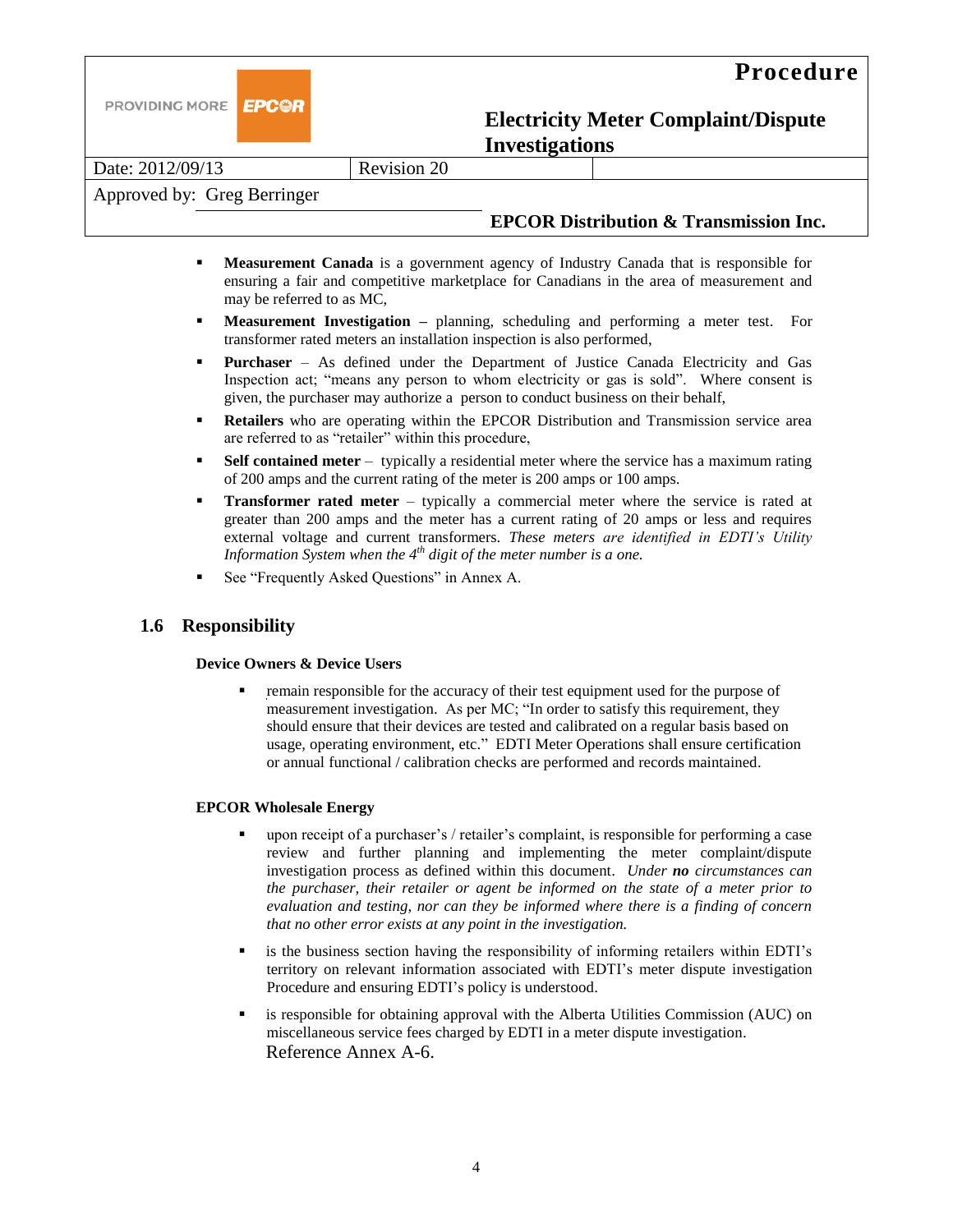

Date: 2012/09/13 Revision 20

Approved by: Greg Berringer

## **EPCOR Distribution & Transmission Inc.**

#### **Meter Clerks**

 are responsible for communicating information to and from Meter Operations and Wholesale Energy as defined within this document,

The Meter Clerks are **not** responsible for:

- addressing details of a purchaser's meter complaint,
- discussing EDTI's dispute investigation process with a purchaser or representative,
- handling requests from retailers or other EPCOR Energy Services departments such as Credit or Enrollment on meter complaints.

*Such inquiries or correspondence shall be redirected as per Part I, 1.0 a - Contact Information or where e-mail inquiries are received, forward to EPCOR Wholesale Energy [retcomm@epcor.ca](mailto:retcomm@epcor.ca)*

#### **Meter Installer II**

 a qualified employee whose responsibilities include performing site inspections and measurement investigation on transformer rated in-service meters as documented in this procedure,

#### **Meter Verifier**

 a qualified Meter Technician whose responsibilities include performing meter testing as documented in this procedure.

#### **Measurement Canada Conditional Requirements**

- **Self contained meters** may be tested by EDTI,
	- if the purchaser, their retailer or agent has not contacted Measurement Canada,
	- if the purchaser, their retailer or agent contacted Measurement Canada and Measurement Canada authorized EDTI to test the meter,
- **Transformer rated meters may be in situ** (in place*)* **tested** by EDTI,
	- **-** if the purchaser, their retailer or agent has not contacted Measurement Canada. The site shall not be disturbed nor the meter removed from the site,
	- **-** if the purchaser, their retailer or agent contacted Measurement Canada and Measurement Canada authorized EDTI to test the meters.

*Under no circumstances can the purchaser, their retailer or agent be informed on the state of a meter prior to evaluation and testing, nor can they be informed where there is a finding of concern that no other error exists at any point in the investigation.*

*Under no circumstances can EDTI remove the seal on a meter where the purchaser/retailer has raised a complaint or when a device is under measurement investigation as established within this procedure.*

*When a purchaser, their retailer, agent or Measurement Canada contacts EDTI on a meter complaint, such meters may be site inspected and or retrieved for testing as stated within this procedure and shall remain in quarantine for 90 days after closure of the purchaser's complaint/investigation or as per Measurement Canada request.*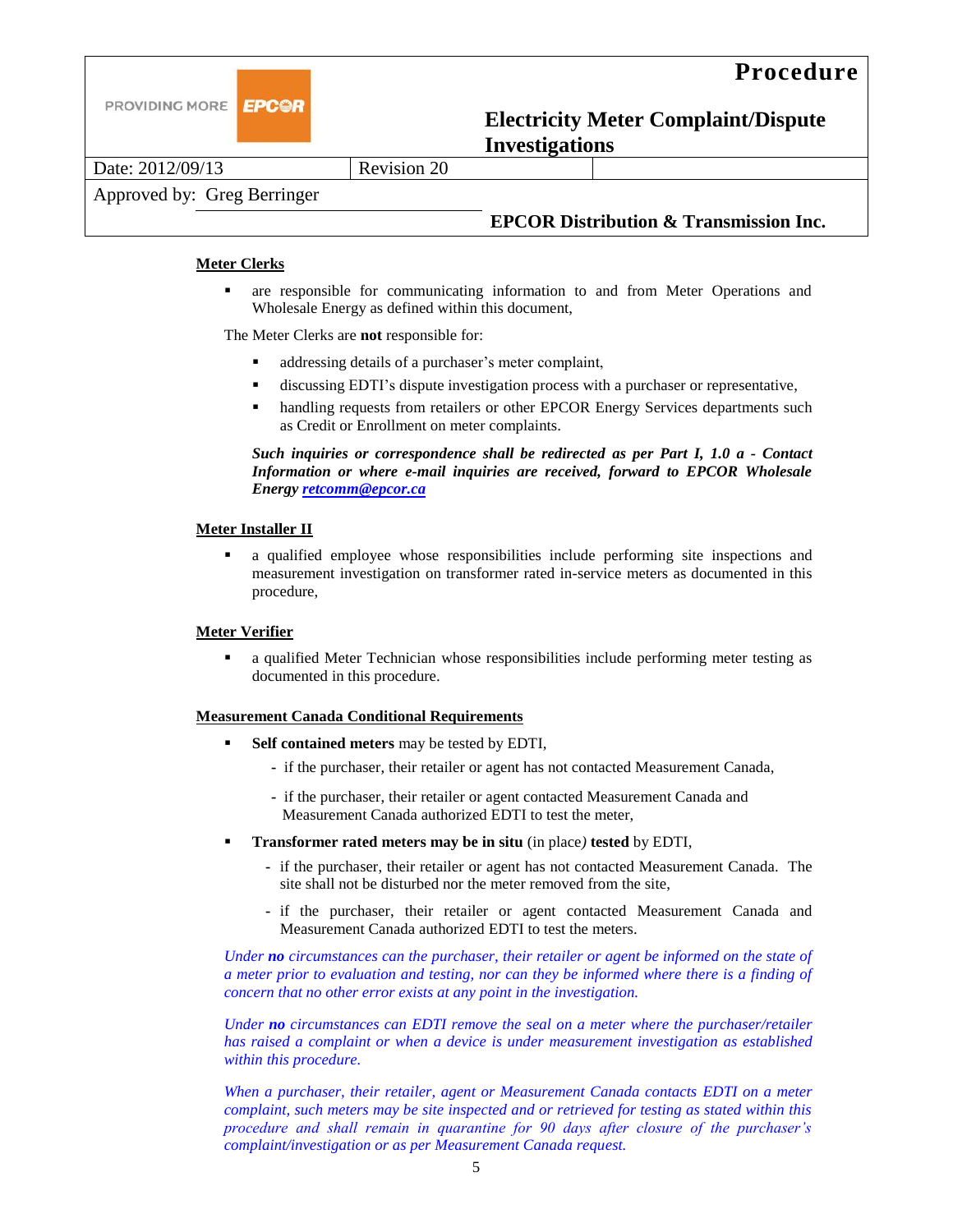

# **Complaint Investigation Procedure**

## **Part II**

## **2.0 Documenting the Purchaser's Electricity Meter Complaint**

The purchaser's retailer or EPCOR Wholesale Energy is the first line of communication with the purchaser who documents the purchaser's meter concern and site details.

- Documenting the purchaser's meter complaint
	- Purchaser's name,
	- Requestor's name, *if other than above (may require an authorization form if acting on behalf of the purchaser)*
	- Retailer's contact information, such as phone number and e-mail address,
	- Purchaser's date of communication with Utility,
	- Purchaser's meter complaint requested by:
		- □ owner
		- $\Box$  tenant
	- Service type
		- $\Box$  electricity
		- Purchaser's daytime phone number or other means of contact,
			- $\Box$  home
			- □ business
	- Site ID,
	- Mailing address,
	- Postal code,
	- Service location if different,
	- Reasons for purchaser's dissatisfaction*,*
	- Period in question,
	- Document where discussion is held on situations leading to high energy,
	- EPCOR meter number

#### **2.1 On Receipt of the Purchaser's Concern (The Retailer and or Wholesale Energy)**

#### **Introduction**

On receipt of a purchaser's complaint relating to the condition or performance of a meter or amount of charge related to the service (energy usage), the retailer and or Wholesale Energy attempts to prevent unnecessary investigations through evaluation of reasons for the complaint, while respecting the purchaser's right to request an investigation. No further investigative action is necessary when the purchaser's concern is resolved at this level and within **two business days of receipt.**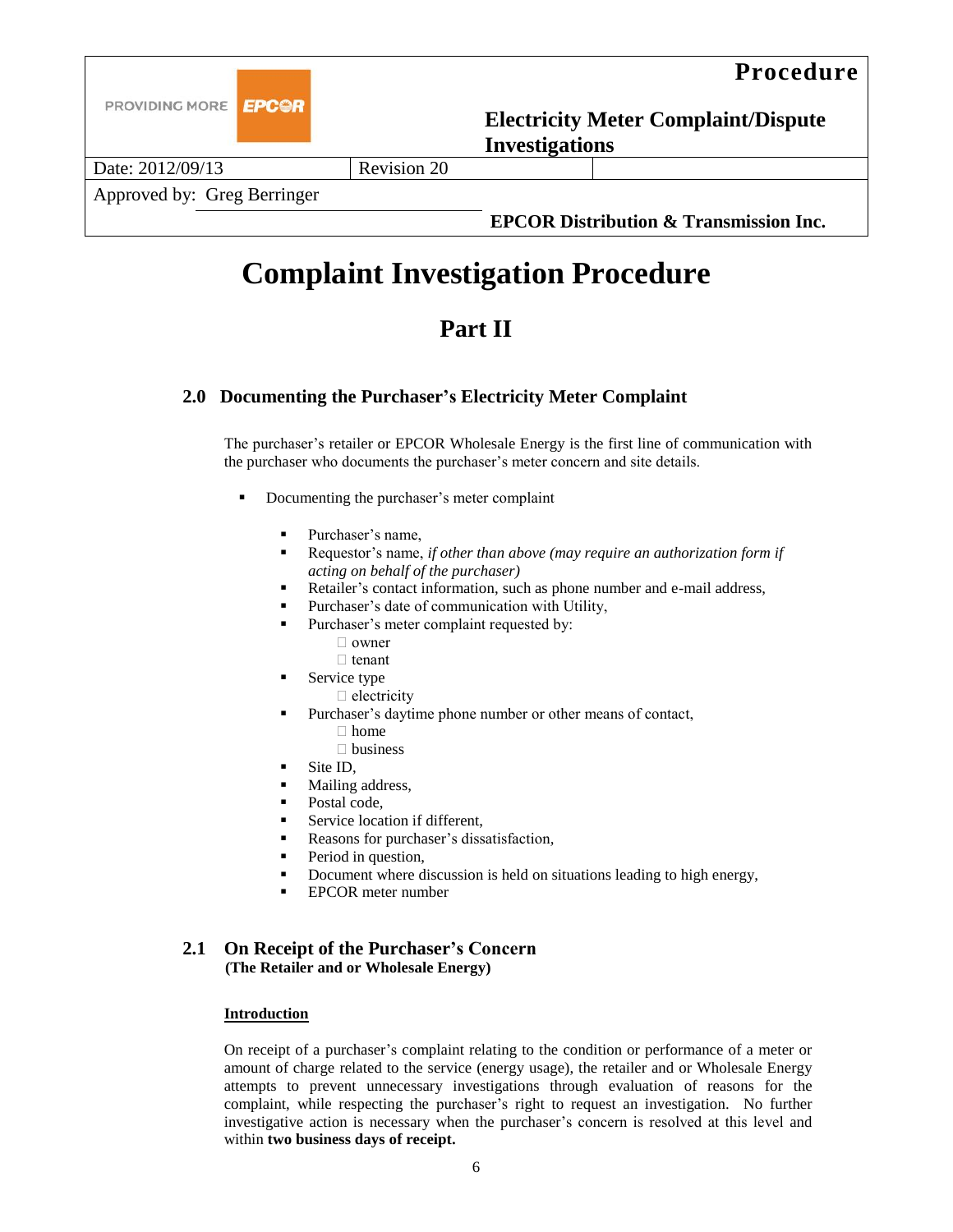

Date: 2012/09/13 Revision 20

Approved by: Greg Berringer

### **EPCOR Distribution & Transmission Inc.**

- The approach on a purchaser's meter complaint should be to initially discuss reasons for unusually high usage. E.g. Changes in the household, seasonal changes, phantom loads, wrong meter read, demand billing (commercial meters), *Reference Annex A-1*
- The purchaser may be informed:

Electricity meters are very accurate and are required under Measurement Canada legislation to be inspected prior to being first used in trade and as legislated thereafter,

#### **The Retailer**

**On receipt of a purchaser's meter complaint,** the retailer as per their individual process would evaluate the reasons for the complaint and likely perform a review the purchaser's billing history for the period in question. When there is no resolution within **two business**  days of receipt, the meter complaint shall be communicated without delay to Wholesale Energy at www.retcomm@epcor.ca,

#### **Wholesale Energy**

**On receipt of a purchaser's meter complaint,** Wholesale Energy performs a comprehensive review of records relevant to the complaint. The review includes meter readings and Distribution & Transmission tariff charges. Actual reads may be sent to the purchaser upon a signed consent form. If a consumption error is found that accounts for the purchaser's dissatisfaction, the findings are discussed and closure to the investigation is proposed. No further action is necessary when the purchaser's concern is resolved at this level and within two business days of receipt. Reference Annex A-7, A-8

**If unable to resolve the complaint within two business days of receipt, preservation of the site meter is required without delay.**  Reference Section 2.2

## **2.2 Classifying the Meter Complaint & Tag Process**

- Where Wholesale Energy is in receipt of a purchaser's meter complaint and the concern extends beyond **two business days** of receipt, **preservation of the site meter is required without delay** and a request to tag the in-service meter is issued,
- Wholesale Energy sends a high priority e-mail to \*Meter Clerks, requesting the site to be tagged and indicates the type of investigation as an:

- EPCOR Meter Dispute,

or

- Measurement Canada Meter Dispute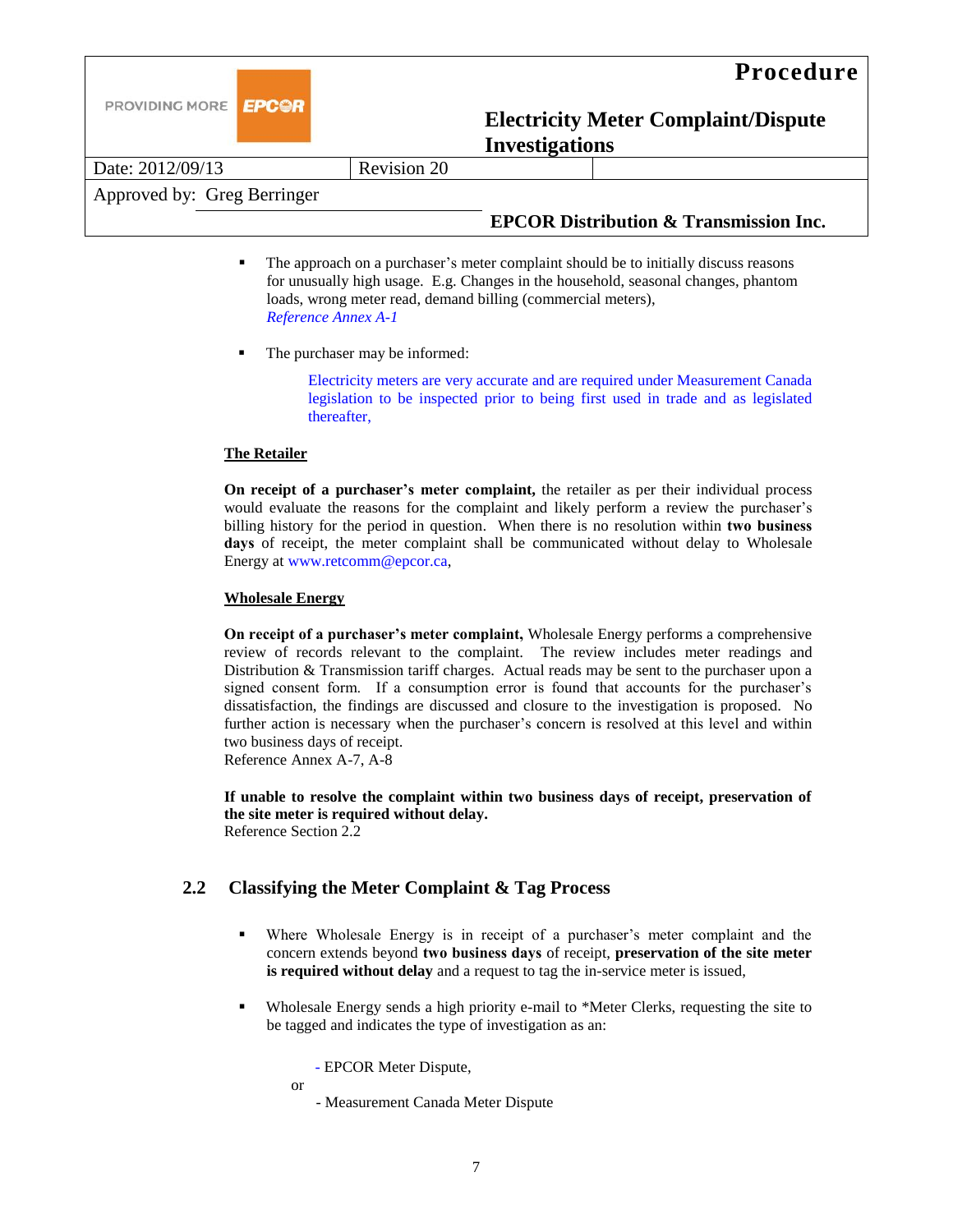

Date: 2012/09/13 Revision 20

Approved by: Greg Berringer

## **EPCOR Distribution & Transmission Inc.**

*In classifying a purchaser's complaint as an EPCOR Meter Dispute, the purchaser, their retailer or agent must not have contacted Measurement Canada. If at any time Measurement Canada is contacted, the potential or actual dispute is considered a Measurement Canada Meter Dispute and ongoing activities are coordinated by Measurement Canada. Where reclassification is required, Wholesale Energy shall provide notification to \*Meter Clerks.*

- EDTI Meter Clerks log information in the Meter Operations Meter Dispute SharePoint file and issue a system order to have a Dispute Meter Tag applied at the in-service location, typically the next business day. The STARS information system is also updated in this process. *Reference Annex A-2*
- EDTI Meter Clerks create a work order for tracking EDTI incurred costs associated with each meter dispute investigation. The order number is entered on SharePoint in the Meter Dispute Log and Work Order log.

## **2.3 Planning & Implementing a Meter Dispute Investigation**

**Select the applicable "Complaint Investigation" process – 1) EPCOR** or **2) MC**

## **1) Complaint Investigation Documented as an EPCOR Meter Dispute**

## **Self Contained & Transformer Rated Meters**

- Purchaser meter complaints in EDTI territory flow through the retailer to the following Business Sections:
	- EPCOR Wholesale Energy,
	- EDTI Meter Operations,
		- Meter Clerks
		- QA Administrator & QA Technician
		- Foreman Commercial and Residential Metering
		- Meter Technicians
		- Meter Installers
- When there is no resolution to a purchaser's meter compliant through review of meter readings and D & T tariff charges relevant to the case, Wholesale Energy informs the purchaser of their investigative rights and of EDTI's meter dispute investigation process, including service fees and added costs that may be incurred. The purchaser has the right to request a meter test at an accredited test facility other than EDTI.

#### **Investigative Rights**

**EPCOR endeavours to resolve your concern and if the reasons for your dissatisfaction are not settled, Measurement Canada's services may be requested by visiting Measurement Canada's website @ [www.mc.ic.gc.ca](http://www.mc.ic.gc.ca/)** (Select "Complaint Investigations")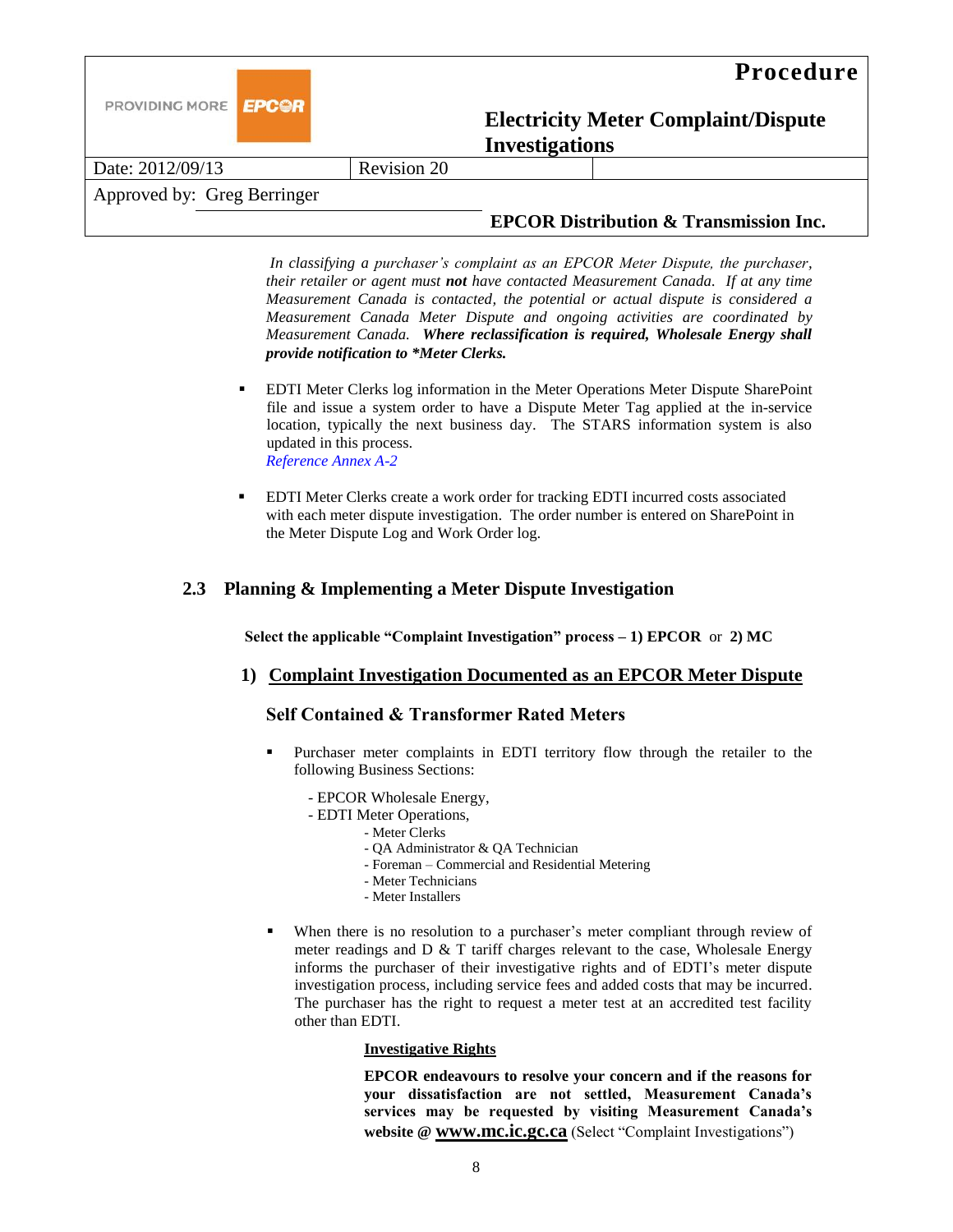

Date: 2012/09/13 Revision 20

## Approved by: Greg Berringer

## **EPCOR Distribution & Transmission Inc.**

#### **In a meter dispute investigation the purchaser may request:**

their meter tested (measurement investigation),

and or

- on qualifying sites a site inspection.
- *Note:* Self-contained meters (typically residential meters) are tested at an accredited test facility,

Transformer rated meters (typically commercial meters) are field inspection tested only, unless authorized otherwise by Measurement Canada. **Wholesale Energy shall inform the purchaser that a steady state load is required during the meter test and they may be required to increase their energy usage in order to accommodate the evaluation on the meter,**

Site inspections may be requested on self contained meter sites only. The meter may be removed from the in-service location and is generally not tested unless requested by the purchaser. The primary purpose of a site inspection is to confirm the correct billing meter.

*Reference Annex A-3, A-4, A-5, A-6*

 In **planning a meter test and or site inspection (self contained meter only)**, EDTI shall have documented evidence of the purchaser's acceptance of EDTI service fees and where the purchaser requests the services of a service provider other than EPCOR, accepts that organization's fee charged regardless of the outcome on measurement investigation. EDTI and or Measurement Canada cannot proceed on a meter dispute investigation without the purchaser's consent on service fees.

*Reference Annex A-3, A-4, A-5, A-6*

## **Select the Applicable Option (A, B, C)**

- A) Where the caller requests an EDTI test facility **Meter Test**  (Limited to self-contained meters)
	- **EPCOR Wholesale Energy** plans, schedules and sends an e-mail to the **Meter Clerks (\*Meter Clerks)** stating;
		- an EPCOR meter dispute,
		- a request for an EDTI facility meter test,
		- a proposed test date and time within EDTI's service hours of 9:30 – 10:30 or 1:00 – 2:30,
		- witness preference (where applicable),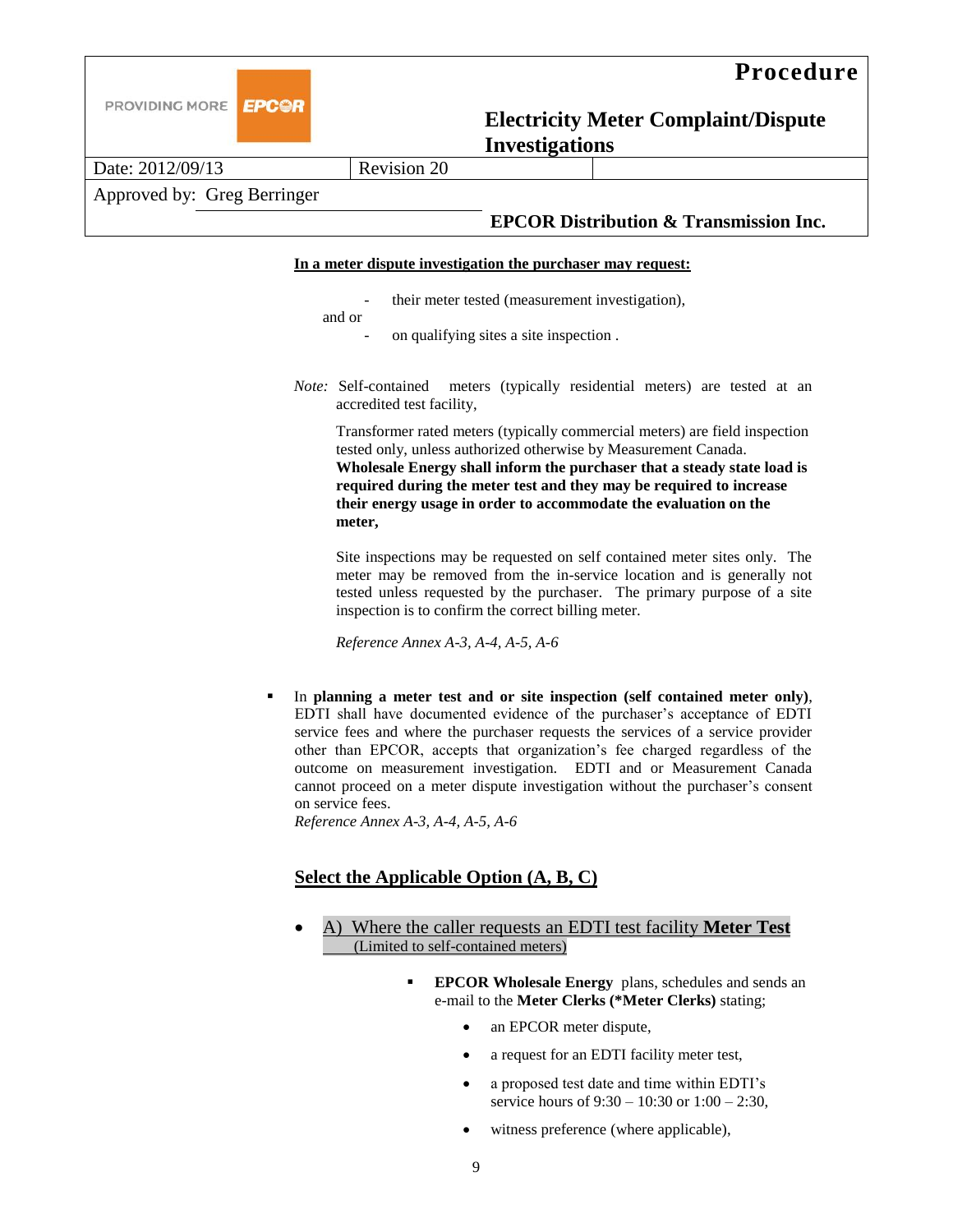



| Date: 2012/09/13            | Revision 20                                                           |                                                                                                                                                                                                                                |  |
|-----------------------------|-----------------------------------------------------------------------|--------------------------------------------------------------------------------------------------------------------------------------------------------------------------------------------------------------------------------|--|
| Approved by: Greg Berringer |                                                                       |                                                                                                                                                                                                                                |  |
|                             |                                                                       | <b>EPCOR Distribution &amp; Transmission Inc.</b>                                                                                                                                                                              |  |
|                             |                                                                       |                                                                                                                                                                                                                                |  |
|                             | $\bullet$                                                             | the name of the party witnessing the test (where<br>applicable).                                                                                                                                                               |  |
|                             | Meter Clerks inform the QA Administrator or QA<br>٠<br>Technician of; |                                                                                                                                                                                                                                |  |
|                             | ٠                                                                     | the EPCOR meter dispute request for a meter test,                                                                                                                                                                              |  |
|                             | ٠                                                                     | the date and time,                                                                                                                                                                                                             |  |
|                             | ٠                                                                     | witness preference,                                                                                                                                                                                                            |  |
|                             | ٠                                                                     | the name of the party witnessing the test (where<br>applicable).                                                                                                                                                               |  |
|                             |                                                                       | Meter Clerks e-mail acceptance of the date and time to<br>EPCOR Wholesale Energy (retcomm@epcor.ca),                                                                                                                           |  |
|                             | $\bullet$                                                             | Meter Clerks create a change meter order to retrieve the<br>dispute meter, complete with "Meter Dispute" tag,                                                                                                                  |  |
|                             | $\bullet$                                                             | The Administrator or Technician inform Shipping &<br>Receiving personnel of the dispute meter and on retrieval<br>apply a "Hold Tag" as per QA process,                                                                        |  |
|                             |                                                                       | The Meter Technician completes the meter test as per<br>established practice and documents the results using the<br>applicable process form,<br>Reference: Annex A-3 and FAQ section on limits of error<br>Form: Attachment #1 |  |
|                             |                                                                       | Upon completion of the meter test and review of the meter<br>dispute report, the QA Administrator forwards a copy of<br>the e-file stored on the "O"-drive to EDTI Meter Clerks,                                               |  |
|                             | $\bullet$                                                             | Wholesale Energy accesses the e-filed report and includes<br>the "Inspection Summary" in their closing document. Meter<br>dispute tolerances are based on MC's P-EG-01 procedure,                                              |  |
|                             | costs.                                                                | For measurement investigations that are "Not Founded"<br>(not upheld) the purchaser is responsible for EDTI incurred<br>Reference: Annex A-6.                                                                                  |  |
|                             |                                                                       | Note: The purchaser is responsible for all service fees<br>associated with the meter test when no apparent<br>error, non-conformity or defect exists. The test is<br>performed at EDTI's accredited test facility unless       |  |

**the purchaser requests otherwise.**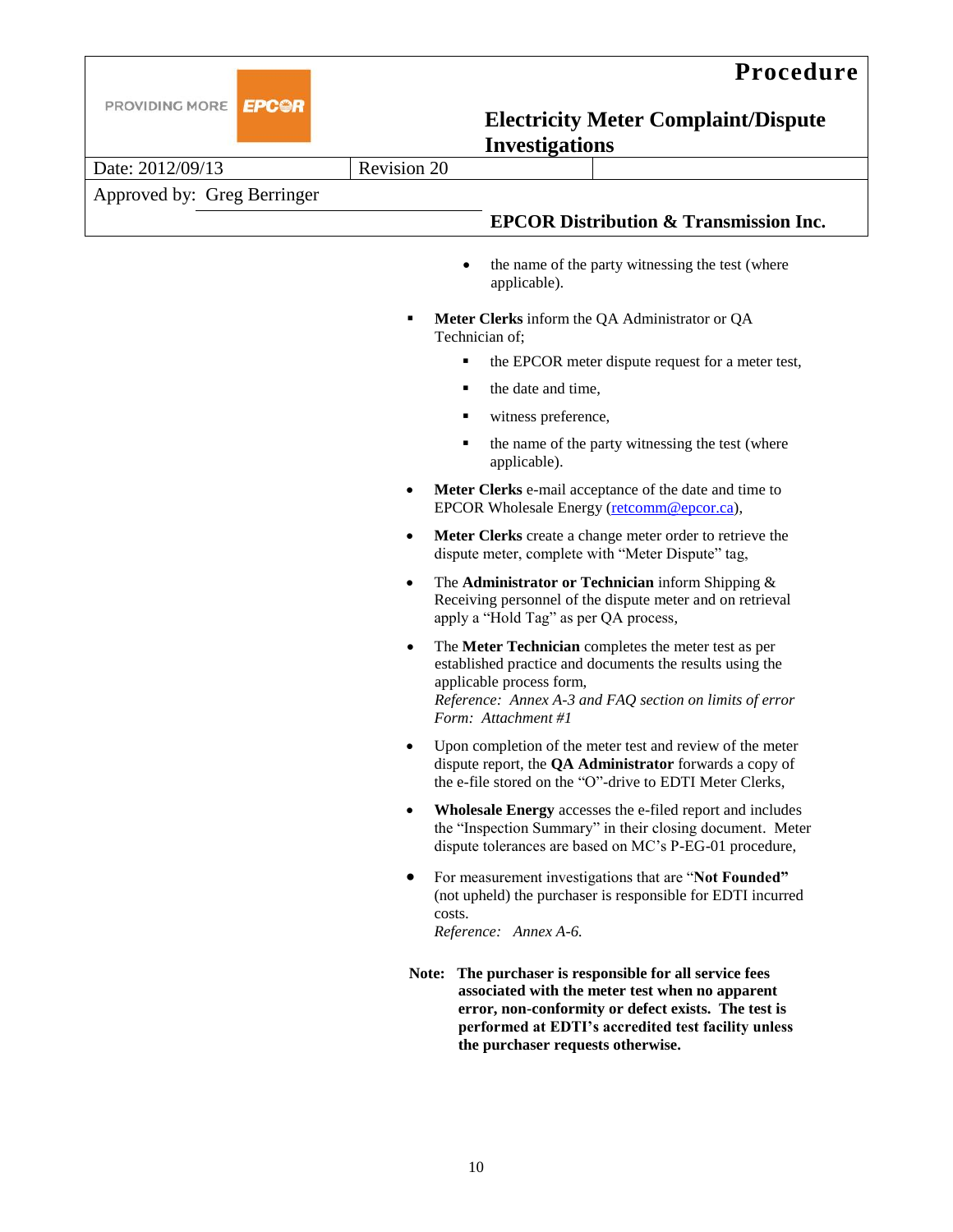

Approved by: Greg Berringer

## **EPCOR Distribution & Transmission Inc.**

## B) Where the caller requests an EDTI field **Meter Test** (Limited to transformer rated sites)

*On a transformer rated installation, the site including the meter must not be disturbed without authorization from Measurement Canada, unless there exists a safety concern.*

- **EPCOR Wholesale Energy** plans, schedules and sends an e-mail to the **Meter Clerks (\*Meter Clerks)** stating;
	- an EPCOR meter dispute,
	- a request for a field meter test,
	- a proposed test date and time within EDTI's service hours of 9:30 – 10:30 or 1:00 – 2:30,
	- witness preference (where applicable),
	- the name of the party witnessing the test (where applicable).
- **Meter Clerks:**
	- inform the Foreman Commercial Metering and acquire confirmation the test date is satisfactory,
	- e-mail acceptance of the date and time to EPCOR Wholesale Energy [\(retcomm@epcor.ca\)](mailto:retcomm@epcor.ca),
	- create a "CHK CHK" system order to have a field meter test performed by a qualified Meter Installer II.
- The **Meter Installer II** completes the meter test and installation inspection as per established practice and documents the results using the applicable process form, *Reference: Annex A-4 and FAQ section on limits of error Form: Attachment # 2*
- Upon completion of the meter test and inspection, the **Meter Installer** submits the Meter Dispute Report to the QA Administrator for review and e-filing ("O"-drive). A copy of the report is forwarded to EDTI Meter Clerks,
- **Wholesale Energy** accesses the e-filed report and includes the "Inspection Summary" in their closing document. Meter dispute tolerances are bases on MC's P-EG-01 procedure,
- For measurement investigations that are **Not Founded** (not upheld) the purchaser is responsible for EDTI incurred costs.

*Reference: Annex A-6.*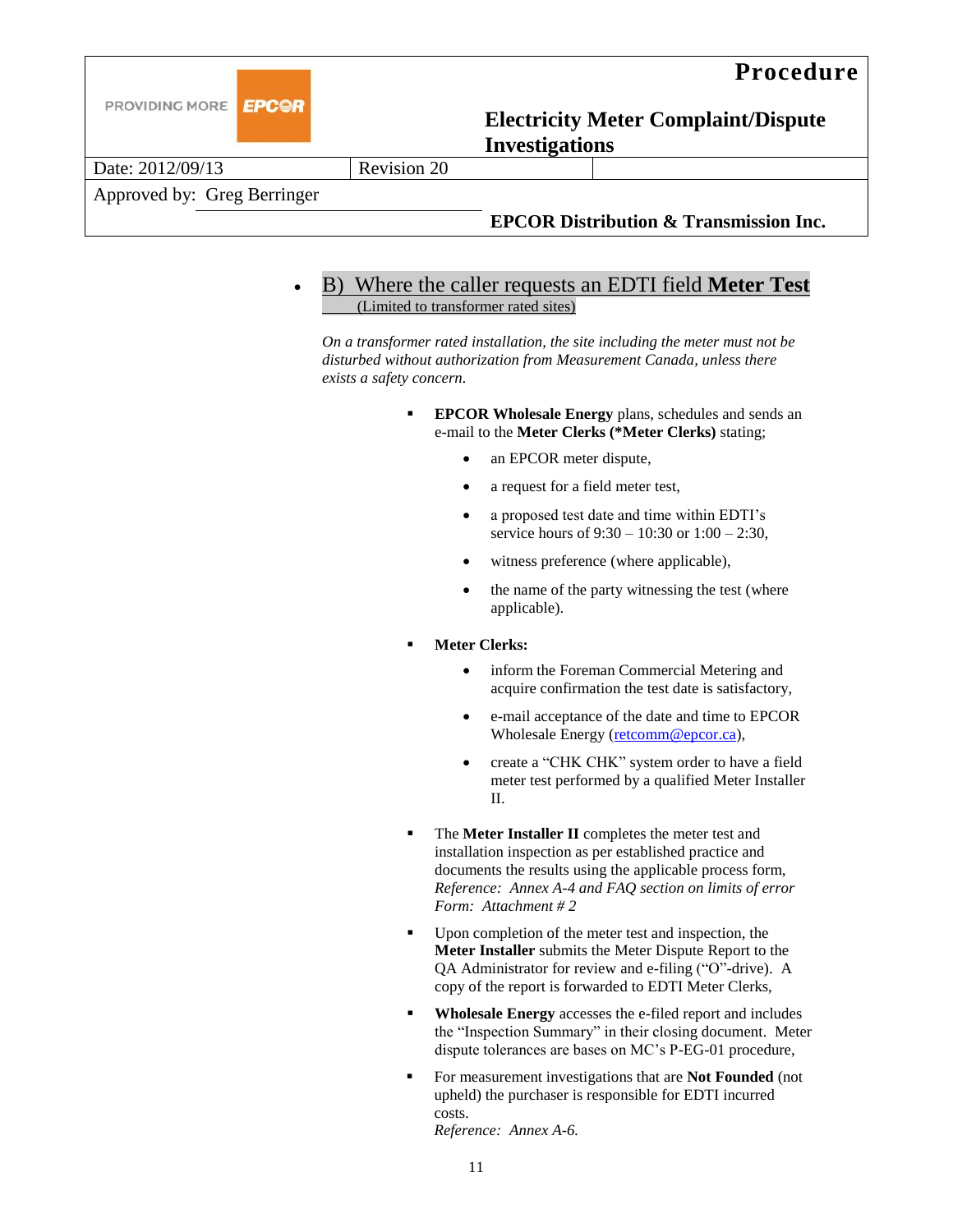

| Date: 2012/09/13            | Revision 20 |                                                   |
|-----------------------------|-------------|---------------------------------------------------|
| Approved by: Greg Berringer |             |                                                   |
|                             |             | <b>EPCOR Distribution &amp; Transmission Inc.</b> |

**Note: The purchaser is responsible for all service fees associated with the meter test and inspection when no apparent error, non-conformity or defect exists. Where Measurement Canada is involved, service fees are not duplicated.**

**If a deficiency is observed, Wholesale Energy shall contact Measurement Canada who further coordinates the investigation. The site shall not be disturbed in any way,** *(Go to Section 2.3.2B)*

## C) Where the caller requests an EDTI **Site Inspection**  (Inspection limited to self-contained meter sites - no field meter test)

- **EPCOR Wholesale Energy** plans, schedules and sends an email to the **Meter Clerks (\*Meter Clerks)** stating;
	- an EPCOR meter dispute,
	- a request for a site inspection,
	- a proposed site inspection date and time within EDTI's service hours of 9:30 – 10:30 or 1:00 – 2:30,
	- witness preference (where applicable),
	- the name of the party witnessing the inspection and providing access to the dwelling, (where applicable)
- **Meter Clerks:**
	- inform the Foreman Residential Metering and acquire confirmation the inspection date is satisfactory,
	- e-mail acceptance of the date and time to EPCOR Wholesale Energy [\(retcomm@epcor.ca\)](mailto:retcomm@epcor.ca),
	- create a "CHK CHK" system order to have the site inspection performed by a Meter Installer.
- The **Meter Installer** completes the site inspection as per established practice and documents the results using the applicable form. *Reference: Attachment # 3*
- Upon completion of an EDTI site inspection, the **Meter Installer** submits the report to the QA Administrator for review and e-filing ("O"-drive). A copy of the report is forwarded to EDTI Meter Clerks,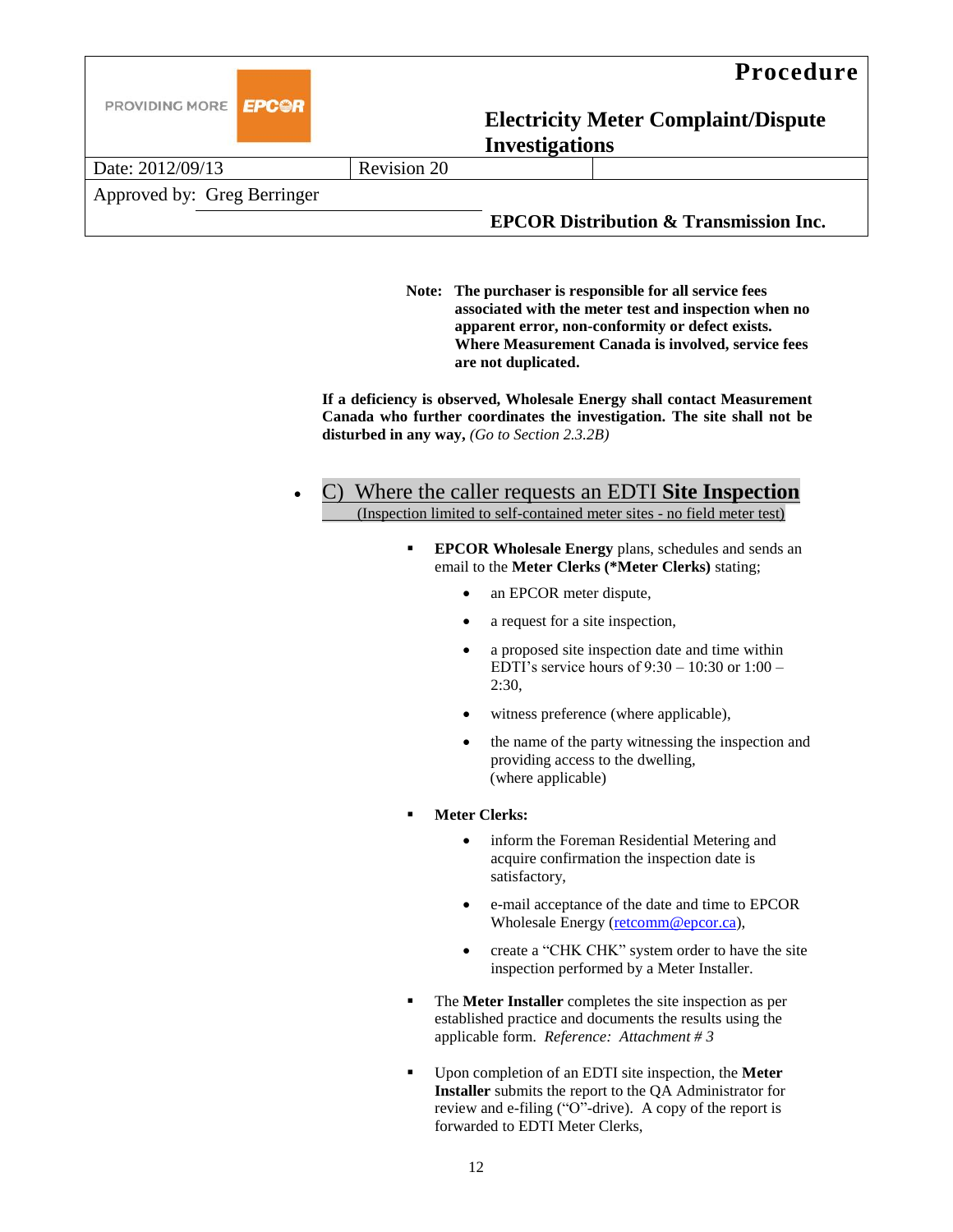



## **EPC@R**

**Electricity Meter Complaint/Dispute Investigations** 

| Date: 2012/09/13            | Revision 20 |                                   |                                                                                                                                                                                                                                                                                                                                                                                                                                                                                                                                                                                                                                                                                                                                                                                                                                                                                                                                                                                                                                                                                                                                                                                                                   |
|-----------------------------|-------------|-----------------------------------|-------------------------------------------------------------------------------------------------------------------------------------------------------------------------------------------------------------------------------------------------------------------------------------------------------------------------------------------------------------------------------------------------------------------------------------------------------------------------------------------------------------------------------------------------------------------------------------------------------------------------------------------------------------------------------------------------------------------------------------------------------------------------------------------------------------------------------------------------------------------------------------------------------------------------------------------------------------------------------------------------------------------------------------------------------------------------------------------------------------------------------------------------------------------------------------------------------------------|
| Approved by: Greg Berringer |             |                                   |                                                                                                                                                                                                                                                                                                                                                                                                                                                                                                                                                                                                                                                                                                                                                                                                                                                                                                                                                                                                                                                                                                                                                                                                                   |
|                             |             |                                   | <b>EPCOR Distribution &amp; Transmission Inc.</b>                                                                                                                                                                                                                                                                                                                                                                                                                                                                                                                                                                                                                                                                                                                                                                                                                                                                                                                                                                                                                                                                                                                                                                 |
|                             | Е           | the purchaser requests otherwise. | <b>Wholesale Energy</b> accesses the e-file report and includes<br>the "Inspection Summary" in their closing document.<br>Note: The purchaser is responsible for service costs<br>associated with an EDTI site inspection when there is<br>no finding of concern and in cases where there is<br>conclusive evidence of site tampering. On "EPCOR"<br>designated meter dispute investigations, in-service<br>meters are replaced when the site I.D. and associated<br>meter are found to be incorrectly identified (crossed<br>meters) and or there is physical damage to the meter<br>or the meter is non-compliant. Where a second meter<br>is removed from in-service use the device shall be<br>identified with a Meter Dispute tag (crossed meter).<br>Where the purchaser requests a meter test in addition<br>to the site inspection, the purchaser's consent on<br>EDTI service fees must be acquired and the activity<br>shall be scheduled, witness preference determined<br>and etc. The purchaser is responsible for all service<br>fees associated with the meter test when no apparent<br>error, non-conformity or defect exists. The test is<br>performed at EDTI's accredited test facility unless |
|                             |             | disturbed unless authorized.      | On Measurement Canada investigations, unless a<br>safety concern exists the meter site shall not be                                                                                                                                                                                                                                                                                                                                                                                                                                                                                                                                                                                                                                                                                                                                                                                                                                                                                                                                                                                                                                                                                                               |

- Where service fees are incurred in a purchaser's meter dispute investigation, the **QA Administrator** prepares and submits a final cost report to **EDTI Meter Clerks**, who apply a site charge appropriate to the level of service provided, *Reference: Annex A-6 for details.*
- **Wholesale Energy** in preparing a final report, communicates the finding particulars to the purchaser and their retailer, proposes closure on the case file and e-mails the closing date (settlement date) to \*Meter Clerks. Where EDTI performs measurement investigation, the findings noted in the **"Inspection Summary"** are communicated in the final report released to purchaser and the retailer. *Limits of error are based on Measurement Canada's meter dispute tolerances shown in the FAQ Section, Reference Annex A-6, A-7, A-8, A-9,*
- **EDTI Meter Clerks** file the correspondence, update the Meter Operations Meter Dispute SharePoint file and where a meter is retrieved from the in-service location inform the QA Administrator or QA Technician of the closing date on the investigation,
- Where a dispute meter remains tagged at the in-service location, EDTI Meter Clerks issue a CHK CHK order to retrieve the tag upon expiry of the meter quarantine period. *Reference Annex A-10*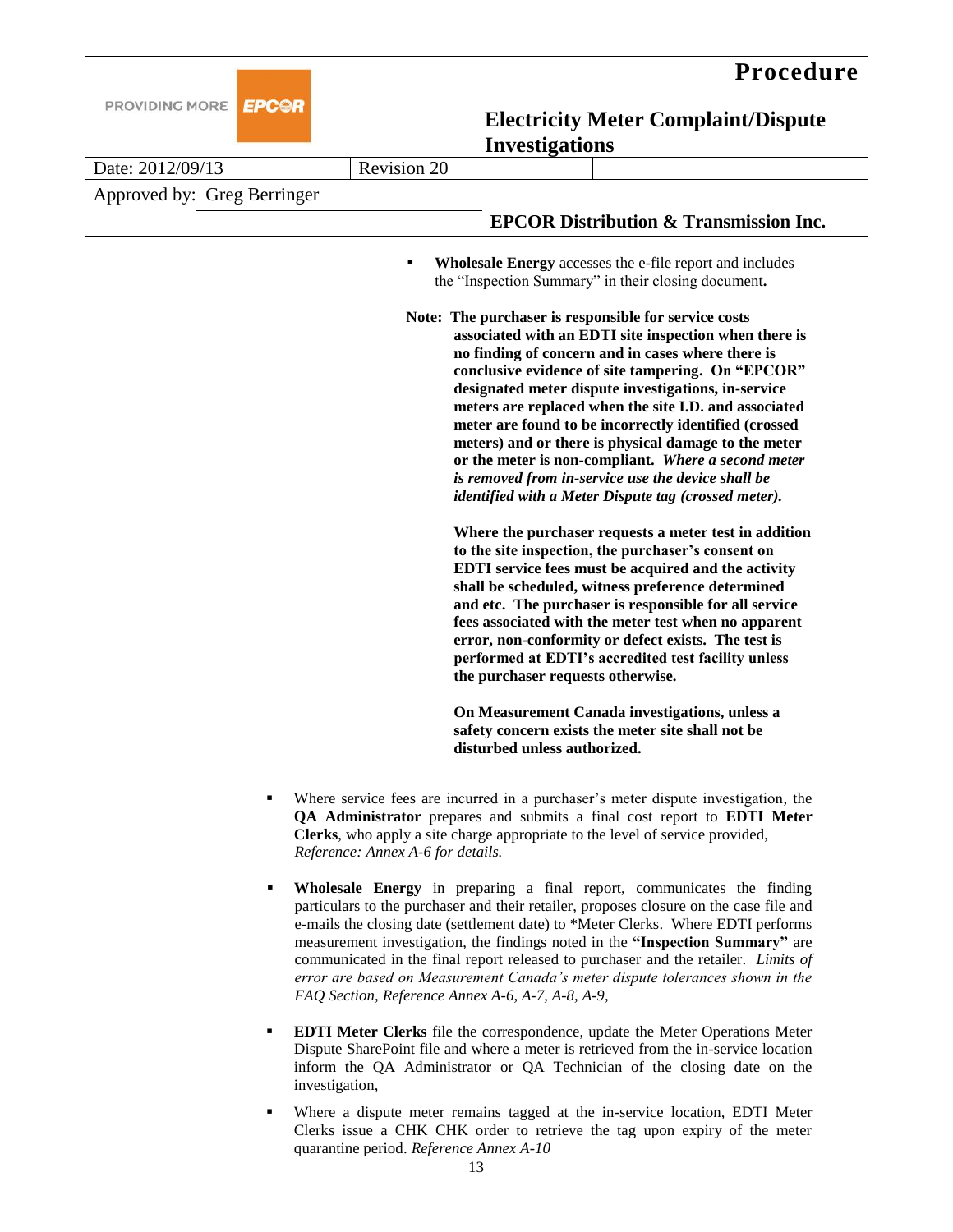

## **2) Complaint Investigations Involving Measurement Canada**

- Where the purchaser, their retailer or agent contacts Measurement Canada, the potential or actual dispute shall be considered a Measurement Canada meter dispute,
- **Unless authorized to do so,** EDTI shall not remove the meter from the site or further perform any tests or inspection on any meter or site that has become the subject of a Measurement Canada dispute investigation.

## **Select A) or B)** *as applicable*

#### **A) Purchaser's Request via Measurement Canada's Office**

- Measurement Canada may ask the purchaser to contact their retailer, if not done so and instruct them to call back if there is no resolution to their meter complaint. Where Measurement Canada involvement escalates beyond that of the retailer, correspondence is directed to **Wholesale Energy,**  *Contact Information: Reference Part 1, 1.0 b*
- On official Measurement Canada meter dispute investigations, Measurement Canada issues a "Notice of Measurement Dispute Investigations" case form or equivalent documentation in electronic form, informs Wholesale Energy of information needed and coordinates all ongoing activities.

#### **The Administrative Review**

 Wholesale Energy may be requested to first examine and submit consumption records that are relevant to the investigation in an attempt to further prevent unnecessary activities. A comprehensive review of the purchaser's meter readings and Distribution & Transmission tariff charges is performed. If the purchaser's meter complaint exceeds **two business days**, preservation of the site meter is required.

*Reference: Section 2.2 for additional details*

#### **Planning Measurement Investigation**

- Where there is no administrative resolution, Measurement Canada effectively plans the next stage of the investigation, namely the meter test (measurement investigation),
- Measurement Canada shall be informed of EDTI's service fees and under what circumstances. Measurement Canada may request Wholesale Energy discuss the details with the purchaser. Without the purchaser's consent on EDTI's service fees neither EDTI nor Measurement Canada can proceed, *(Reference Annex A-6)*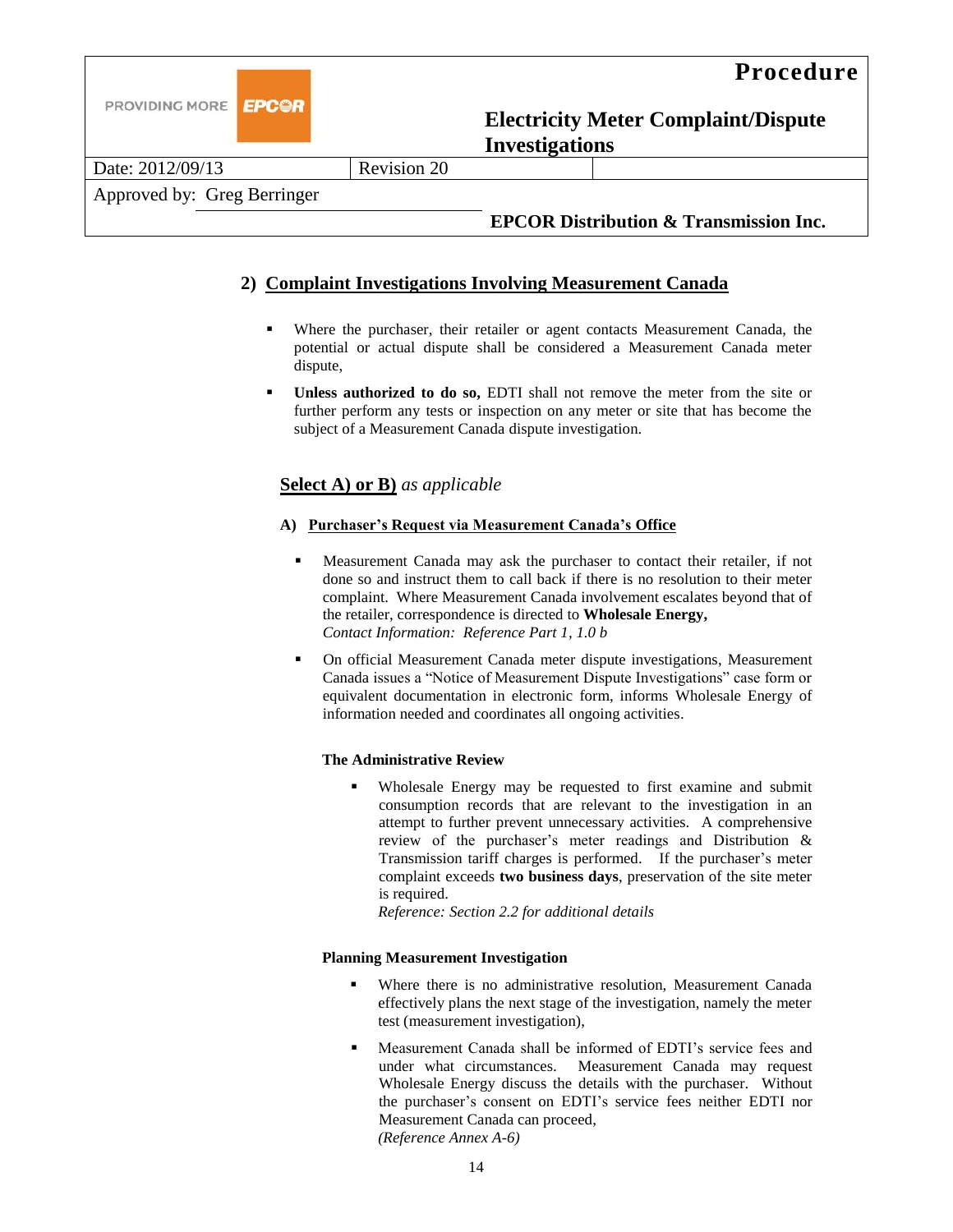

|                             | mvcsugauons |  |                                                              |
|-----------------------------|-------------|--|--------------------------------------------------------------|
| Date: 2012/09/13            | Revision 20 |  |                                                              |
| Approved by: Greg Berringer |             |  |                                                              |
|                             |             |  | <b>EPCOR Distribution &amp; Transmission Inc.</b>            |
|                             |             |  | Where consent is obtained on FDTI's service fees Measurement |

- consent is obtained on EDTI's service fees Me Canada schedules a **meter site test or test facility meter test**. Wholesale Energy is generally the party that informs the site retailer of the meter dispute,
	- **EPCOR Wholesale Energy** e-mails the details to EDTI **Meter Clerks (\*Meter Clerks)** stating;
		- a Measurement Canada meter dispute,
		- a request for an EDTI facility meter test **or** field meter test,
		- a proposed test date and time within EDTI's service hours of 9:30 – 10:30 or 1:00 – 2:30,
		- witness preference (where applicable),
		- the name of the party witnessing the test (where applicable).
	- When a **test facility meter test** is scheduled,
		- **EDTI Meter Clerks** inform the QA Administrator or QA Technician of;
			- the Measurement Canada meter dispute request for a meter test,
			- the date and time,
			- $\blacksquare$  witness preference,
			- $\blacksquare$  the name of the party witnessing the test (where applicable).
		- **Meter Clerks** e-mail acceptance of the date and time to EPCOR Wholesale Energy [\(retcomm@epcor.ca\)](mailto:retcomm@epcor.ca),
		- **Meter Clerks** create a change meter order to retrieve the dispute meter, complete with "Meter Dispute" tag,
		- The **Administrator or Technician** inform Shipping & Receiving personnel of the dispute meter and on retrieval apply a "Hold Tag" as per QA process,

*Testing is performed at EDTI's accredited test facility unless the purchaser requests otherwise. If requested elsewhere, additional costs are incurred regardless of the outcome of the meter test,*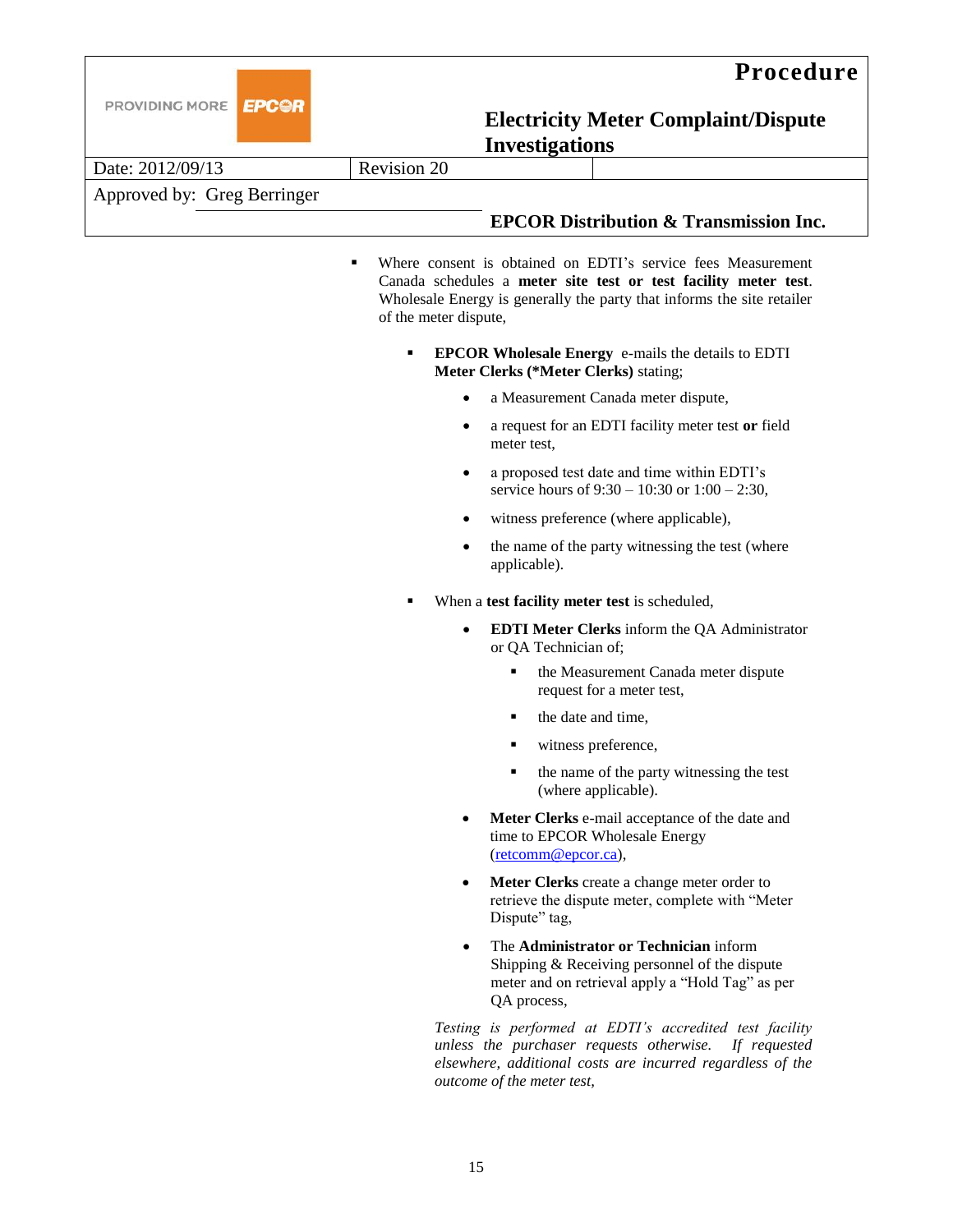

|                             | Investigations |  |                                                   |
|-----------------------------|----------------|--|---------------------------------------------------|
| Date: 2012/09/13            | Revision 20    |  |                                                   |
| Approved by: Greg Berringer |                |  |                                                   |
|                             |                |  | <b>EPCOR Distribution &amp; Transmission Inc.</b> |

- Where a **field meter test** is scheduled EDTI **Meter Clerks**;
	- inform the Foreman Commercial Metering and acquire confirmation the test date is satisfactory,
	- e-mail acceptance of the date and time to EPCOR Wholesale Energy [\(retcomm@epcor.ca\)](mailto:retcomm@epcor.ca),
	- create a "CHK CHK" system order to have a qualified Meter Installer II accompany Measurement Canada.

#### **Measurement Investigation**

 EDTI provides assistance to Measurement Canada in performing field meter inspections and meter testing at EDTI's Test Facility. Site testing may involve load analysis and evaluation of all components of the metering system.

#### **Communication of Findings**

- Measurement Canada informs Wholesale Energy of the findings following testing and analysis,
- Wholesale Energy e-mails the outcome of measurement investigation to \*Meter Clerks,
- When analysis of the measurement investigation shows no apparent error, non-conformity or defect, the **QA Administrator** prepares and submits to **EDTI Meter Clerks** a final cost report of service fees incurred. **EDTI Meter Clerks** apply a site charge appropriate to the level of service provided. W*hen no apparent error, non-conformity or defect exists, the purchaser is responsible for all service fees associated with a meter test and installation inspection when performed,*

*Reference Annex A- 6*

- **Measurement Canada** in preparing a final report, communicates the finding particulars to all interested parties and proposes closure on the case file. Wholesale Energy is informed of the closure date and e-mails the settlement date to \*Meter Clerks,
- **EDTI Meter Clerks** file the correspondence, update the Meter Operations Meter Dispute SharePoint file and where a meter is retrieved from the in-service location inform the QA Administrator or QA Technician of the closing date on the investigation.

#### **Follow-up Activity**

 Where a dispute meter remains tagged at the in-service location, **EDTI Meter Clerks** issue a system "CHK CHK" order to retrieve the tag upon expiry of the meter quarantine period. *Reference Annex A-10*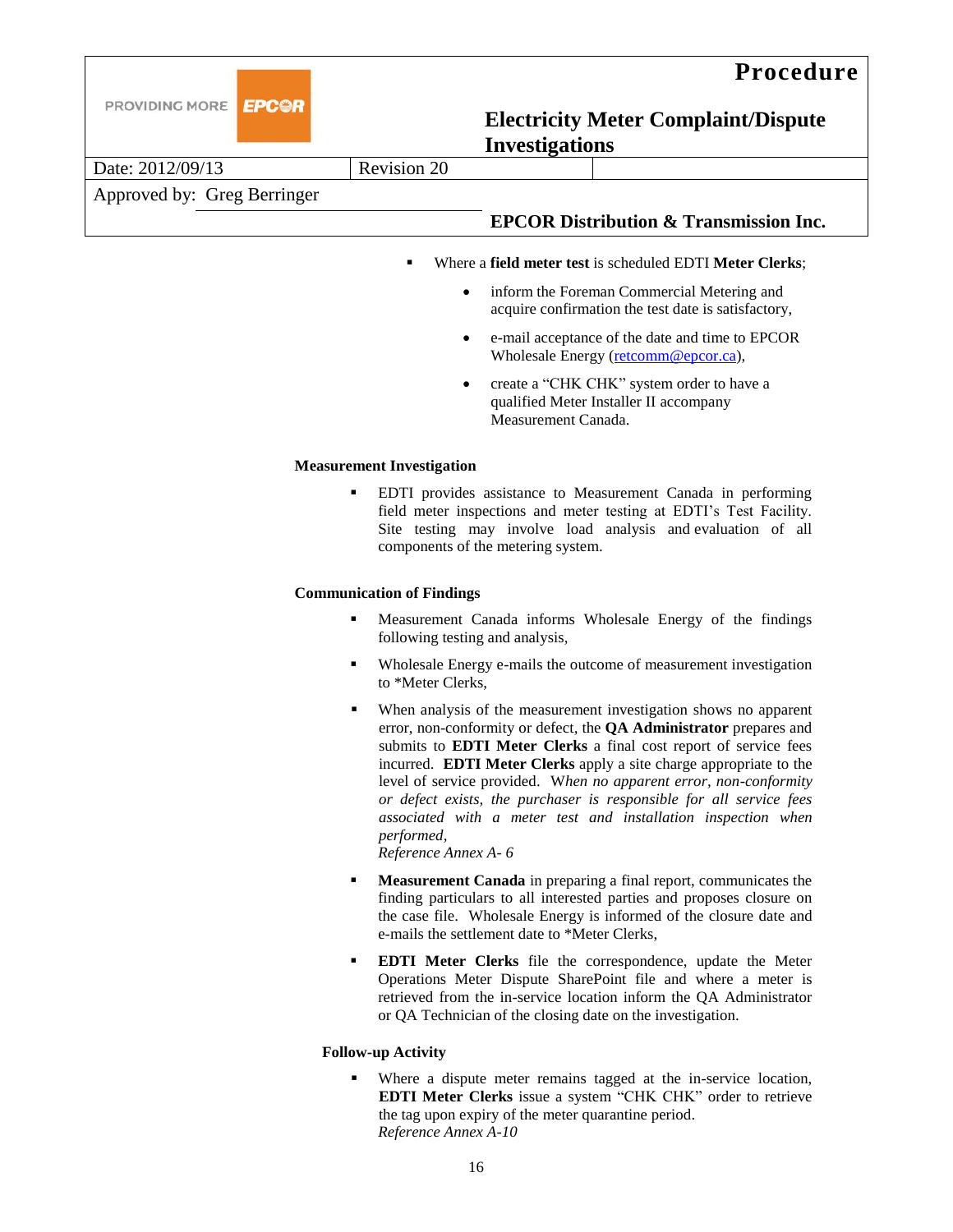

Date: 2012/09/13 Revision 20

## Approved by: Greg Berringer

## **EPCOR Distribution & Transmission Inc.**

#### **B) Purchaser's Request via EPCOR's Office**

If all efforts to resolve the purchaser's meter complaint/dispute investigation fail, the purchaser, their retailer or agent may register a complaint with Measurement Canada and request they investigate the matter.

*Measurement Canada's website: [www.mc.ic.gc.ca](http://www.mc.ic.gc.ca/) - Select "Complaint Investigations"*

Where dissatisfaction with the findings is expressed within 30 days of notice as specified in Annex A-9, Wholesale Energy shall refer the matter to Measurement Canada's Regional Office in Winnipeg*.* Measurement Canada secures all available information needed for review of the investigation. *Reference: Part I, 1.0 c*

**or**

- where inspection and testing is performed on a transformer rated site as per Section 2.3.1 and deficiencies are observed, Measurement Canada's Regional Office in Winnipeg shall be contacted and information provided as requested. In such cases, Measurement Canada would schedule measurement investigation as per the process in Section 2.3.2A – "Planning Measurement Investigation".
- Measurement Canada communicates any new conclusions and recommended actions to all interested parties.

*Where Measurement Canada is contacted, Wholesale Energy shall notify the Meter Clerks (\*Meter Clerks) to change the dispute (documented on SharePoint) from "EPCOR" to a "Measurement Canada" Meter Dispute.* 

#### **Wholesale Energy in correspondence with Measurement Canada provides all relevant records and information:**

- The reason for the request,
	- utility interpretation of the purchaser's dissatisfaction,
- The requestors,
	- name of the purchaser, representative and agent that initiated the meter complaint,
		- daytime contact number,
		- $\blacksquare$  mailing address,
	- Retailer name, address and contact information,
	- Utility name, address and contact information,
- Purchaser's initial date of communication with the utility,
- Meter identification,
	- utility meter number,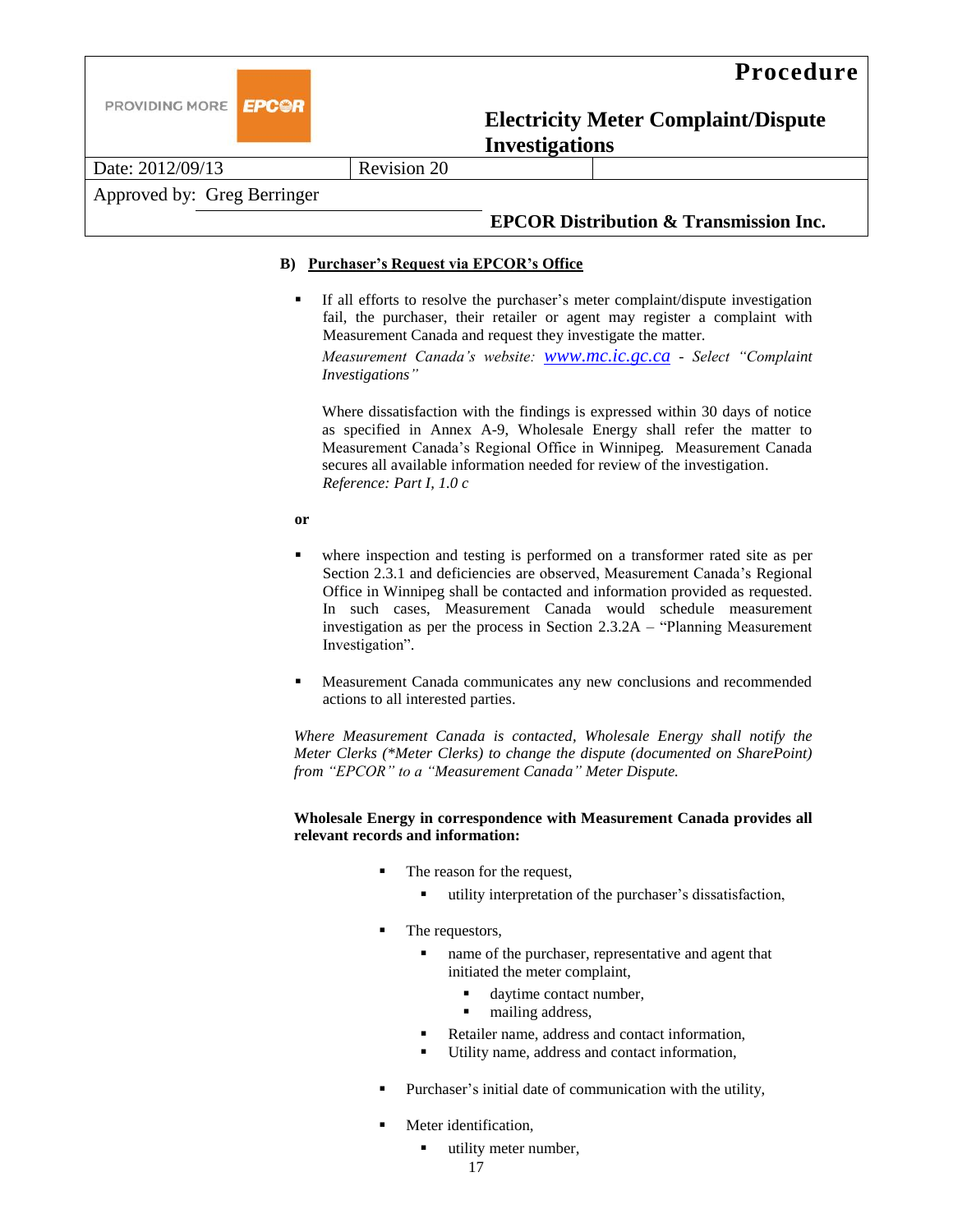



Date: 2012/09/13 Revision 20 Approved by: Greg Berringer

### **EPCOR Distribution & Transmission Inc.**

- meter type
	- self contained or transformer rated,
- Period in question,
- D & T Billing data,
	- purchaser's name *(if different than above)*,
	- site ID,
	- address *mailing(if different than above) & service address if different,*
	- applicable rate schedules,
	- install date and meter readings,
	- $\blacksquare$  billing determinants,
	- meter readings, *(Where billing amounts in units and dollars for each billing period are required, Measurement Canada would contact the retailer),*
	- particulars of any recent (manual or one time charges) billing adjustments,
	- explanation of codes and charges,
	- other pertinent information needed as requested Measurement Canada,
- Explanation of dispute charges applied & under what circumstances,
- Summary of efforts to resolve the purchaser's complaint,
	- including summary of communication with the purchaser,
	- list of information provided to the purchaser,
	- results of examination of energy and Distribution & Transmission charge records,
	- tests and other tasks performed and results,
	- **results of any metering installation examination,**

Measurement Canada may request completion of a Statement of Complaint Load Survey. The questionnaire is generally completed by the purchaser and is available on Measurement Canada's website [@ www.mc.ic.gc.ca](http://www.mc.ic.gc.ca/) *(Services/Complaint Investigations)*.

 Statement of Complaint Load Survey (30 days) - *exhibit Attachment # 6*

or

 Statement of Complaint Load Survey (60 days) - *exhibit Attachment # 7*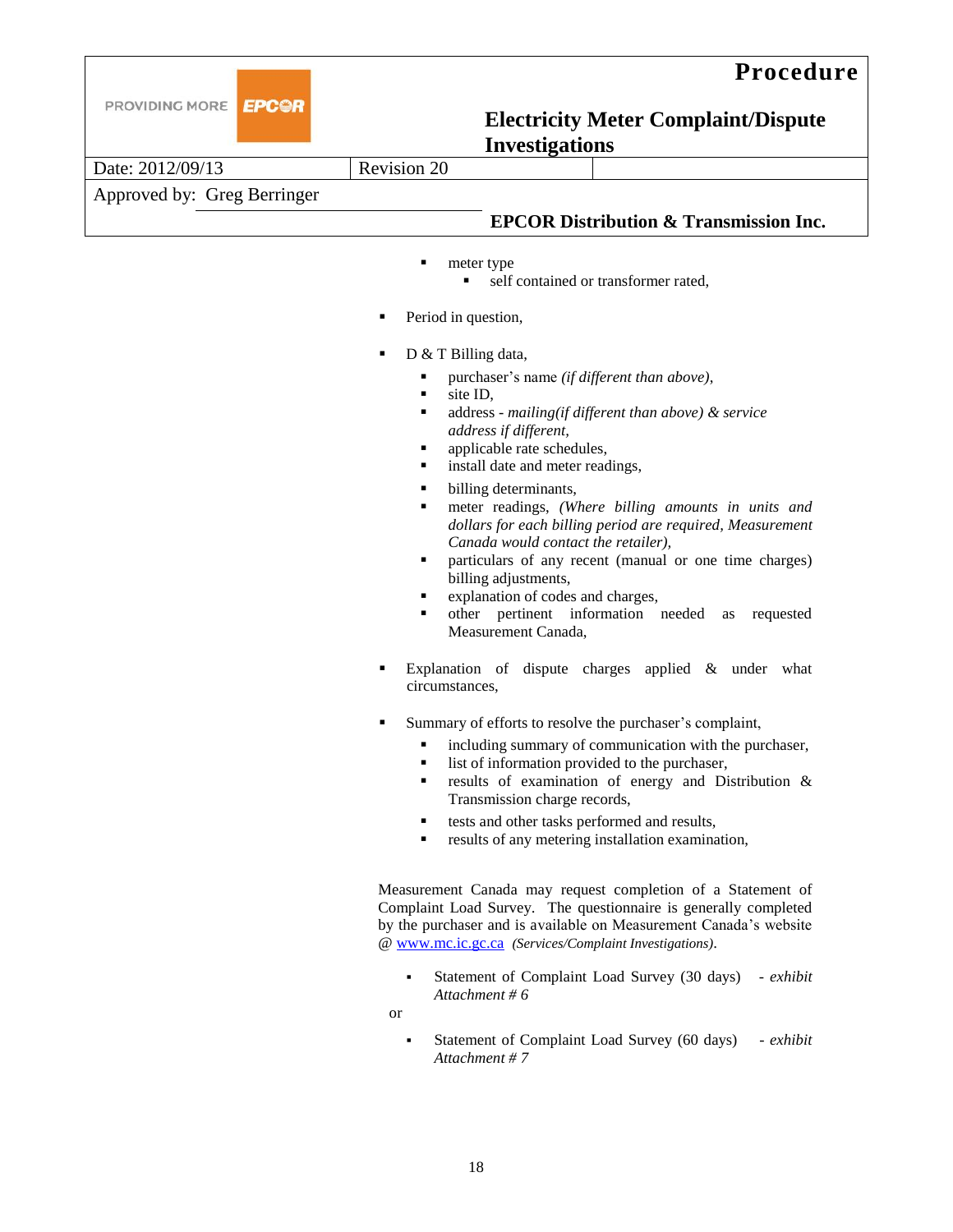

## **Procedure**

**Electricity Meter Complaint/Dispute Investigations** 

Date: 2012/09/13 Revision 20

## Approved by: Greg Berringer

### **EPCOR Distribution & Transmission Inc.**

## **ANNEX A**

#### **1) Situations Leading to Unusually High Consumption**

#### **Reasons for changes in consumption**

- If comparing energy consumption from the previous year and month,
	- there can be differences in temperature that influence energy usage,
	- your energy usage may cover a greater number of days,
	- distributor rates may have increased,
	- an administrative error may have occurred, such as a meter misread. In such cases it is likely the energy consumption error would be corrected and compensated by your Retailer on the next billing file.

#### **Seasonal changes (typically residential customers)**

- During the winter energy usage will likely increase due to:
	- increased lighting,
	- increased usage of your furnace,
	- use of a vehicle block heater,
	- use of a portable space heater,
	- increased demand from a hot tub,
	- increased demand from electric baseboard heating,
	- use of electric heat tape if applicable,
	- increased demand from an electric hot water system and etc.,
- During the summer increased energy usage may be due to:
	- air conditioning,
	- inefficient weather stripping or insulation qualities of a fridge or freezer. Frost build-up on freezers for example may also increase the run time.

#### **Changes in the household (typically residential customers)**

- If the number of people in a household has increased, it is likely there is increased laundry usage,
- If the number of appliances or TV's in a household has increased, it is likely there is increased energy usage,
- Are you renovating, as power tool usage may increase energy usage?

#### **Phantom loads (typically residential customers)**

- Many appliances and devices consume standby power when the device is not used or powered off. The power consumed is generally small in the off or standby state, but can be significant when considering all devices. Examples of such devices are:
	- clock radios,
	- vcr / dvd players,
	- audio receivers,
	- TVs,
	- cable & satellite set top boxes,
	- computers,
	- monitors,
	- printers,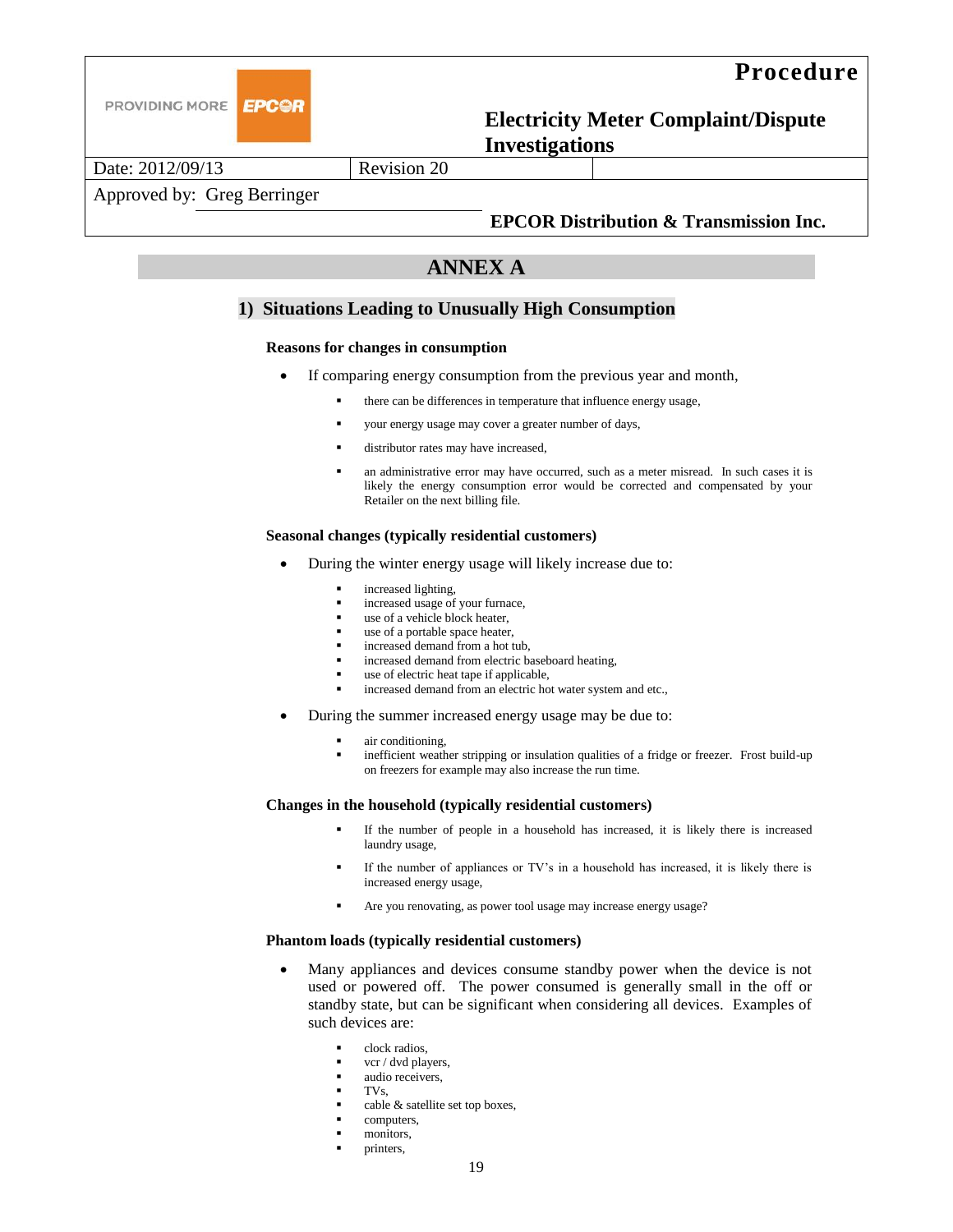

## **Procedure**

## **Electricity Meter Complaint/Dispute Investigations**

Date: 2012/09/13 **Revision 20** Approved by: Greg Berringer **EPCOR Distribution & Transmission Inc.** telephone answering systems and remote units, air conditioner (electronic controlled), portable fans (electronic controlled), dehumidifier (electronic controlled), timers of all types, washer & dryer (electronic controlled), range - cook top (clock/electronic controls), microwave (clock/electronic controls), dishwasher (electronic controlled), video gaming systems,

- lighting sensors,
- portable low voltage lighting,
- central vacuum (low voltage transformer),
- furnace (low voltage transformer),
- security monitoring system,
- on demand hot water dispenser,
- water cooler (electronic controlled/ standby operation),
- garage door operator (low voltage transformer),
- battery chargers continuously plugged in,
- ground fault plugs and service panel breakers
- arc fault service panel breakers
- **and etc.**

Buying energy star devices may reduce operating costs and standby energy usage,

#### **Customers on Demand Metering** (**Billing on Demand)**

 Electricity meters capable of demand metering are generally installed at commercial sites.

The utility uses the maximum average power load over an interval of time as the basis in billing. Utility companies in part base the infrastructure needs for generation and distribution systems on demand metering.

#### **2) Meter Preservation (Tagging of the Meter)**

 Meter Dispute weatherproof tags are available from the Meter Operations Store. The tags identify either an EPCOR Meter Dispute or Measurement Canada Meter Dispute. Text box information shall be completed and the tag initialed using an indelible marker. *Reference: Attachment # 5*

#### **3) Self-contained Meter Test -** EDTI Test Facility

- Where the purchaser requests their meter tested they must consent to EDTI's service fees prior to EDTI performing the activity,
- EDTI accommodates as reasonably practical the purchaser's **witness preference**. If an agreement on a mutually convenient date and time cannot be reached, a time and date is set as per established service standards. Where a meter test is witnessed by the purchaser or their representative, they shall be informed of any safety concerns,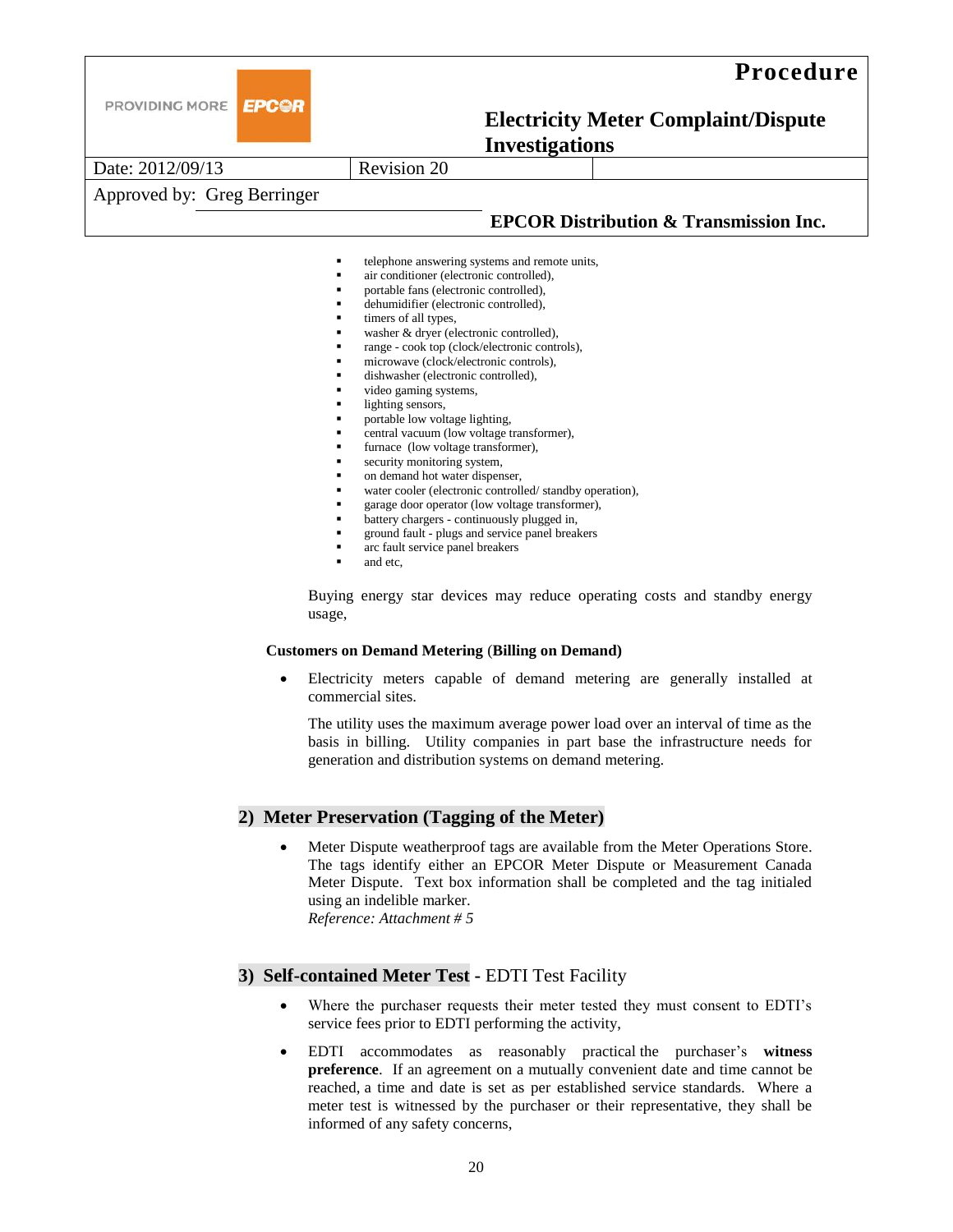



Date: 2012/09/13 Revision 20

Approved by: Greg Berringer

## **EPCOR Distribution & Transmission Inc.**

The meter test confirms functionality requirements of the meter and accuracy of the device as per established dispute tolerances prescribed by Measurement Canada. A creep test and where applicable dial test, association test and power outage test are performed. For a zero load test (creep test), the disc shall not exhibit one complete revolution in 10 minutes. In meter dispute investigations, meters without a rotating disc shall not exhibit more than 10Wh in less than 10 minutes*, (Reference: S-E-02 & P-EG-01)*

- A trained Meter Verifier conducts the required meter performance and conformance tests in accordance with established procedures and practices. Measurement Canada certified test consoles are used in this process,
- **Under no circumstances** can EDTI remove the seal on a meter associated with a purchaser's meter complaint under dispute investigation,
- As per P-EG-01, additional energy tests are conducted at 70% and 35% of full load series tests,
- The Meter Technician completes the "Meter Dispute Report (EDTI Meter Test Facility)" and e-files the document on the "O"-drive for QA Administrator review.

*Reference: Attachment # 1*

## **4) EDTI Transformer rated Meter Test**

- Where the purchaser requests their meter tested they must consent to EDTI's service fees prior to EDTI performing the activity,
- EDTI accommodates as reasonably practical the purchaser's **witness preference**. If an agreement on a mutually convenient date and time cannot be reached, a time and date is set as per established service standards. Where a meter test is witnessed by the purchaser or their representative, they shall be informed of any safety concerns,
- A trained Meter Installer II conducts the required field meter test in accordance with established procedures and practices,
- A **transformer rated meter site** shall not be disturbed nor the meter removed from the site without Measurement Canada authorization, unless there exists a safety concern,

**Under no circumstances** can EDTI remove the seal on a meter associated with a purchaser's meter complaint under dispute investigation,

- A **transformer rated meter** is in situ *(in place)* tested at a steady state load. The purchaser may be required to temporarily increase their energy usage in order to accommodate the analysis test that determines functionality and accuracy of the meter. The inspection also includes a review of CTs, PTs, associated wiring and where applicable a telemetering check,
- The Meter Installer completes the "Meter Dispute Report (Transformer Rated Site Inspection Test Sheet)" in full and submits the document to the QA Administrator for review and e-filing. *Reference: Attachment # 2*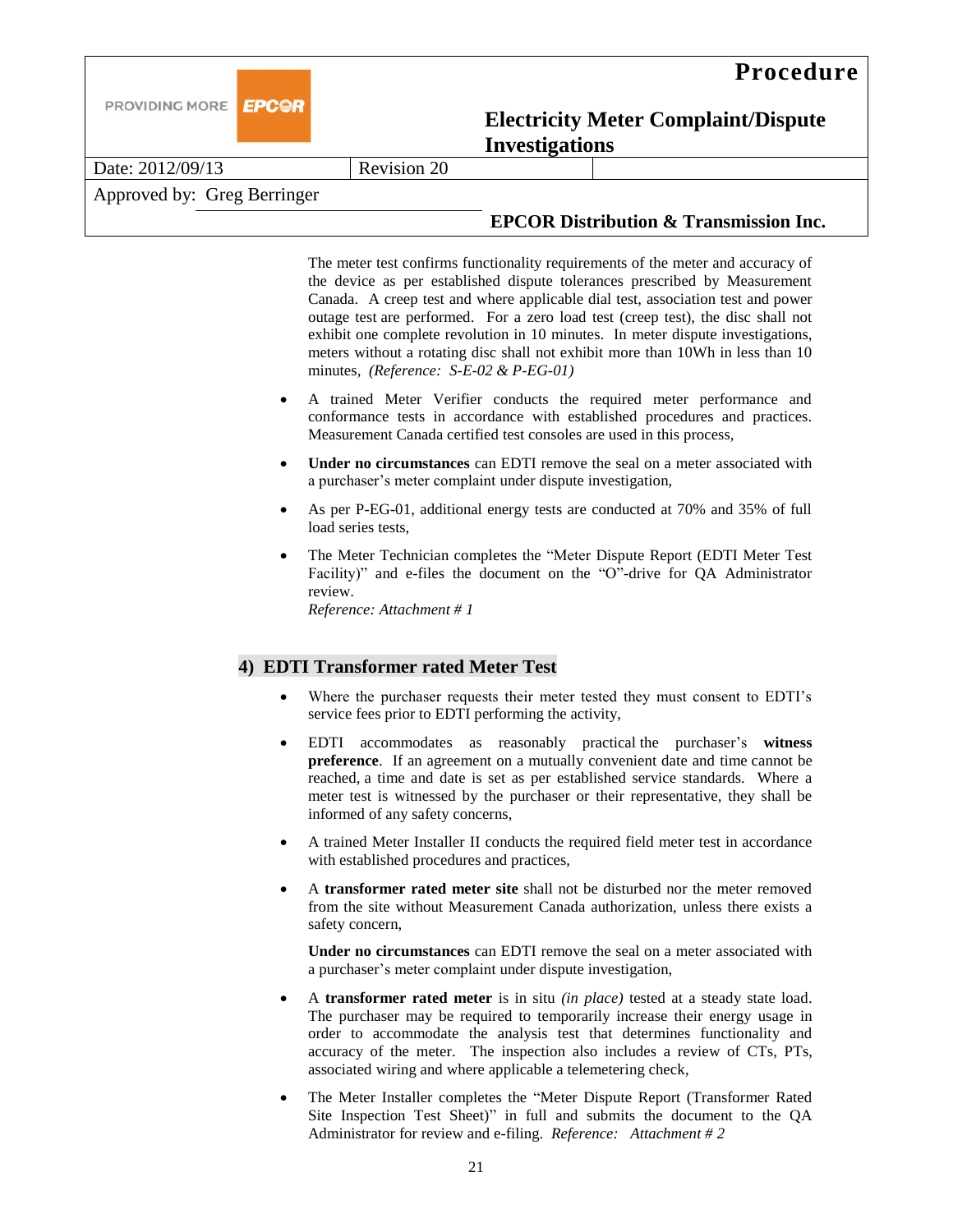



Date: 2012/09/13 Revision 20

## Approved by: Greg Berringer

## **EPCOR Distribution & Transmission Inc.**

**5) EDTI Site Test -** self contained field meter (no field meter test)

- Where the purchaser requests a site inspection they must consent to EDTI's service fees prior to EDTI performing the activity,
- EDTI accommodates as reasonably practical the purchaser's **witness preference**. If an agreement on a mutually convenient date and time cannot be reached, a time and date is set as per established service standards. Where a site inspection is witnessed by the purchaser or their representative they shall be informed of any safety concerns,
- Prior to the Meter Installer performing the inspection, the purchaser or their representative should be informed there will be an interruption in the service. Inspection includes an evaluation of the service and meter condition, and zero load breaker test. A breaker test confirms the correct billing meter. Where applicable a telemetering check is performed.
- The Meter Installer completes the "Site Inspection Report" in full and submits the document to the QA Administrator for review and e-filing, *Reference: Attachment # 3*

**On "EPCOR" designated meter dispute investigations, in-service meters are replaced when the site I.D. and associated meter are found to be incorrectly identified (crossed meters) and or there is physical damage to the meter or the meter is non-compliant. Where a second meter is removed from in-service use the device shall be identified with a Meter Dispute tag (crossed meter). Unless a safety concern exists, on Measurement Canada investigations the meter site shall not be disturbed unless authorized.** 

## **6) EDTI Service Fees**

- EDTI service fees are approved by the AUC in EDTI's Distribution Access System as miscellaneous service fees,
- Where the purchaser requests their meter tested and or an EDTI site inspection (self contained meter only), they must consent to EDTI's service fees prior to EDTI performing the activity,
- Following completion of investigative activities, the QA Administrator prepares a final cost report of EDTI incurred costs. The report is e-filed on the "O"-drive and a copy forwarded to EDTI Meter Clerks,
- EDTI Meter Clerks process actual costs incurred in a purchaser's meter dispute investigation as follows:
	- No EDTI service fees are charged on a comprehensive review of the purchaser's meter readings and Distribution & Transmission Tariff charges, regardless of the outcome,
	- On **EDTI meter dispute investigations**, no service fees are charged for a single occurrence meter test performed by EDTI when an error or finding of concern is discovered,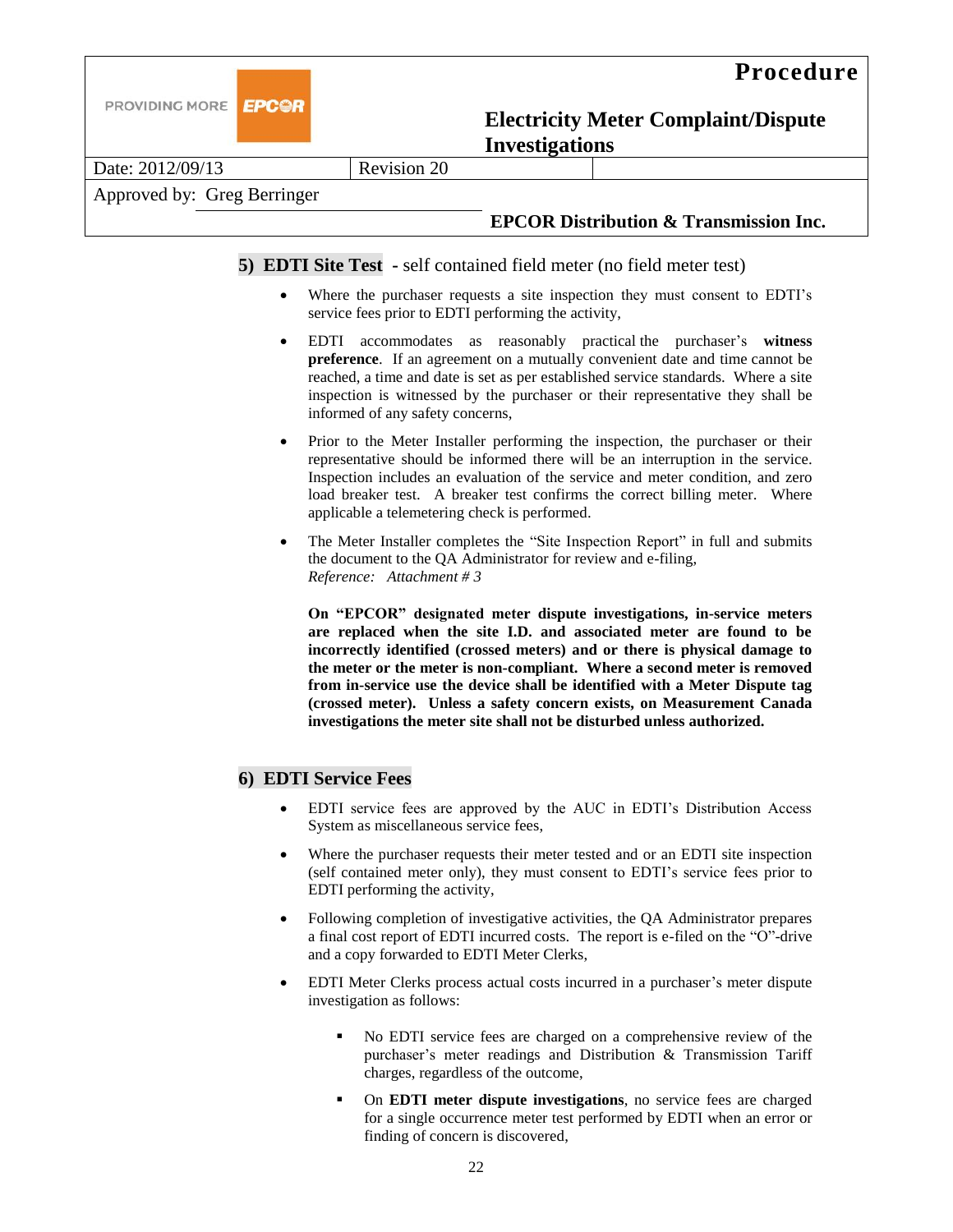

## **Procedure**

## **Electricity Meter Complaint/Dispute Investigations**

|                             | Invesugations      |  |                                                   |
|-----------------------------|--------------------|--|---------------------------------------------------|
| Date: 2012/09/13            | <b>Revision 20</b> |  |                                                   |
| Approved by: Greg Berringer |                    |  |                                                   |
|                             |                    |  | <b>EPCOR Distribution &amp; Transmission Inc.</b> |
|                             |                    |  |                                                   |

- Where there is no apparent error or finding of concern on a meter test, EDTI service fees apply,
- Where an EDTI site inspection is performed, EDTI service fees apply when there is no finding of concern and in cases where there is conclusive evidence of site tampering. (Inspection limited to self contained meter sites - no meter test)
- Where the purchaser requests the services of an organization other than EPCOR, the purchaser is responsible for incurred costs,
- Service fees charged flow through the Tariff Bill File to the purchaser at the time of completion of measurement investigation and on completion of a site inspection. *This is through STARS Ad hoc request (one time charge as approved by the AUC),*
- For **Measurement Canada meter dispute investigations;** where EDTI and Measurement Canada perform the same field test or test at EDTI's test facility, a one time EDTI service fee applies when no apparent error of finding of concern is found during measurement investigation.

#### **EDTI's Meter Dispute Investigation Service Fees**

Self contained meter test at EDTI's Test Facility

#### actual costs incurred,

- Install site preservation tag,
- Meter retrieval,
	- Meter test at EDTI's Test Facility and analysis report.

Transformer rated field meter test performed by EDTI

actual costs incurred,

- Install site preservation tag,
- Meter test, CT & PT inspection and analysis report,
- Retrieval of quarantine tag.

#### EDTI Site Inspection – limited to a self contained meter (no field meter test)

actual costs incurred,

- Install site preservation tag,

- Site inspection and report. .

optional meter test, actual costs incurred, - Meter test at EDTI's Test Facility and analysis report.

#### Meter test at an accredited facility other than EDTI

actual costs incurred.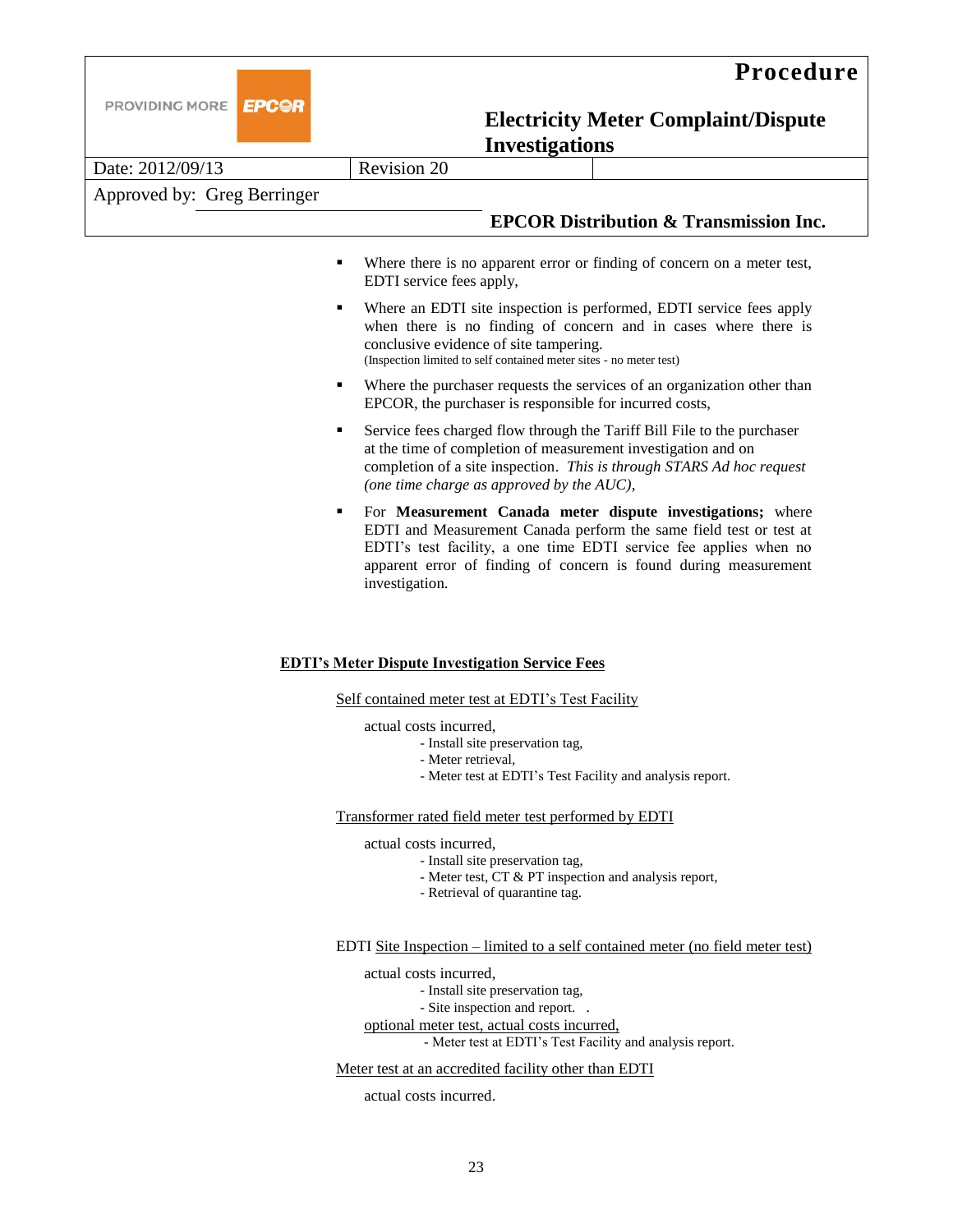



Date: 2012/09/13 Revision 20

## Approved by: Greg Berringer

## **EPCOR Distribution & Transmission Inc.**

## **7) Communication of Findings (EPCOR Meter Dispute Investigations)**

Where EPCOR Wholesale Energy in is receipt of a purchaser's meter complaint, Wholesale Energy prepares and communicates the final report to the purchaser and their retailer by addressing:

- the enquires made,
- if the purchaser was present or represented*,*
- the examination of records that are relevant to the matter,
	- **•** application of wrong rate structure,
	- application of wrong formulas,
	- **u** wrong meter reading,
	- **•** error in the use of the multiplier,
	- use of estimating method that results in excessive billing fluctuations,
- where measurement investigation is performed by EDTI, findings are noted in the "Inspection Summary" of the Meter Dispute Report. *The limits of error are based on Measurement Canada's meter dispute tolerances shown in the FAQ Section*,
- *where a site inspection is performed by EDTI, findings are noted in the "Inspection Summary" of the site inspection report,*
- an "adjustment period" where a consumption error is considered to have existed,

*Reference T-8 Adjustment Period in Measurement Canada's Electricity and Gas Measurement Dispute Investigation Procedure P-EG-01. EDTI's Terms and Conditions and AUC Rule 21 and AUC004 shall comply with T-8 requirements.*

a dispute rating of **Founded** or **Not Founded**.

## **8) Closure of Investigation (EPCOR Meter Dispute Investigations)**

Where EPCOR Wholesale Energy in is receipt of a purchaser's meter complaint, **Wholesale Energy** in preparing a final report communicates the finding particulars to the purchaser and their retailer, proposes closure on the case file and e-mails the closing date (settlement date) to \* Meter Clerks. When a meter test or site inspection is performed, observations in the **"Inspection Summary"** of the report are communicated in the final document released to purchaser and retailer. *Limits of error are based on Measurement Canada's meter dispute tolerances shown in the FAQ Section,*

A purchaser's meter complaint can be **closed:**

- if a consumption error is discovered that likely accounts for the purchaser's dissatisfaction and the findings have been discussed with all interested parties,
- when the case file is inactive as per established policy, in that Wholesale Energy is unable to reach the purchaser and there is no call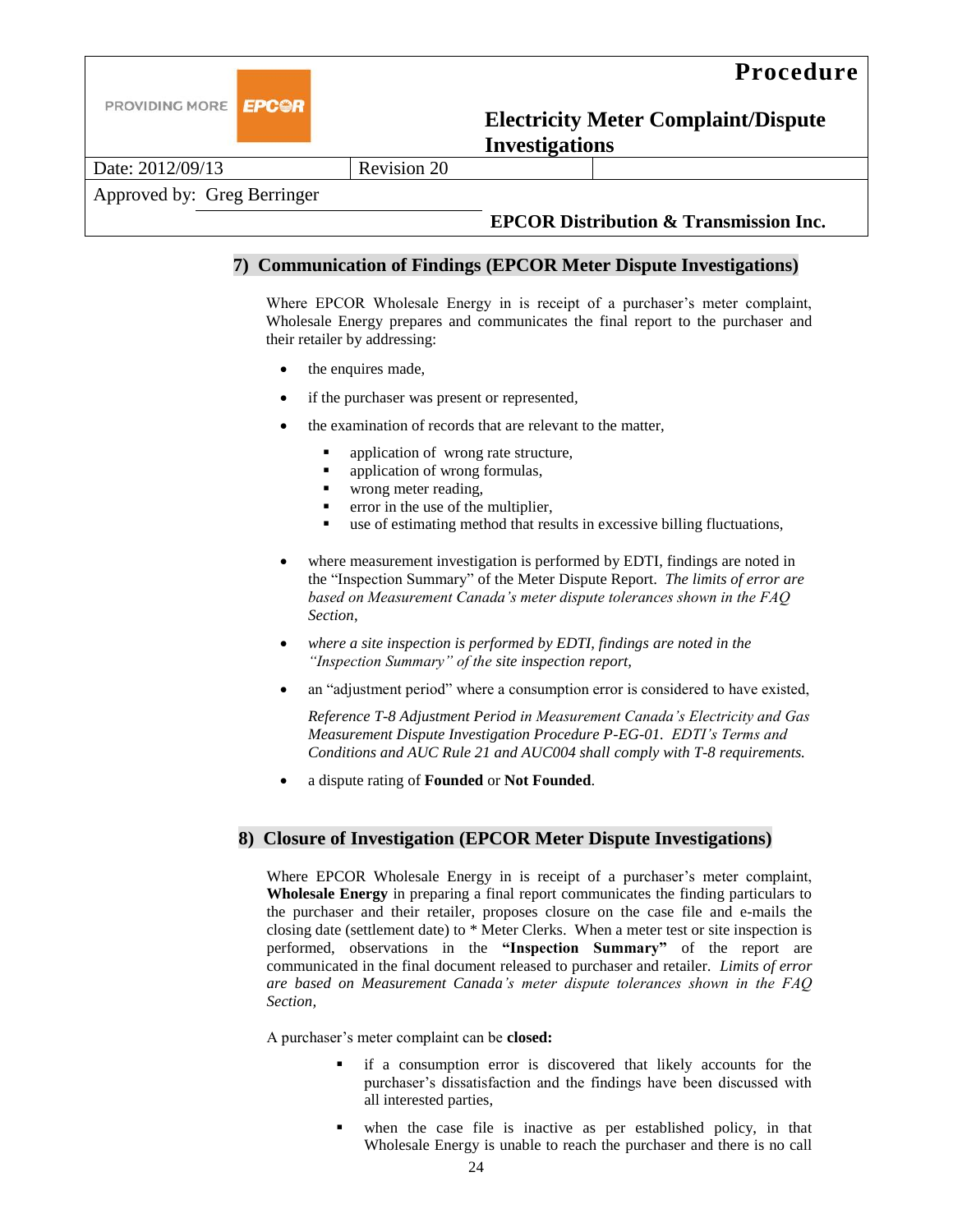

|                             |                    | ------------------ |                                                   |
|-----------------------------|--------------------|--------------------|---------------------------------------------------|
| Date: 2012/09/13            | <b>Revision 20</b> |                    |                                                   |
| Approved by: Greg Berringer |                    |                    |                                                   |
|                             |                    |                    | <b>EPCOR Distribution &amp; Transmission Inc.</b> |

back. In such cases the dispute meter shall be quarantined for 90 days following the closure date. *Upon the purchaser contacting Wholesale Energy within the quarantine period the investigation may be reopened,*

Where the purchaser requested their meter tested and or a site inspection and consented to EDTI's service fees; the meter dispute investigation can be **closed:**

- when there is no apparent consumption error or non-conformity in findings that accounts for the purchaser's dissatisfaction,
- if there is an apparent non-conformity in findings that accounted for the purchaser's dissatisfaction,

A purchaser's concern on a meter complaint can be **terminated:**

when analysis of provided information indicates that the usage is likely representative of the purchaser's consumption and the purchaser has not agreed to EDTI's service fees associated with measurement investigation.

#### **9) Findings Contested**

Addressing Client Feedback

- Where the purchaser is provided with the reported findings of the meter dispute and gives notice to Wholesale Energy within the prescribed time that he is dissatisfied with the findings, Wholesale Energy shall refer the matter to Measurement Canada for consideration *(Reference Part I, 1.0c - Contact Information).* The notice shall state in writing the reason or reasons for dissatisfaction of the findings,
- The time in which a purchaser may give notice to Wholesale Energy is 30 days after the date that the findings referred to in the investigation was provided to that person.

## **10) Tag Removal**

 Where applicable and upon expiry of the quarantine period *(90 days following the closure date or as per Measurement Canada)*, EDTI Meter Clerks issue a system order to retrieve the information tag from the in-service location.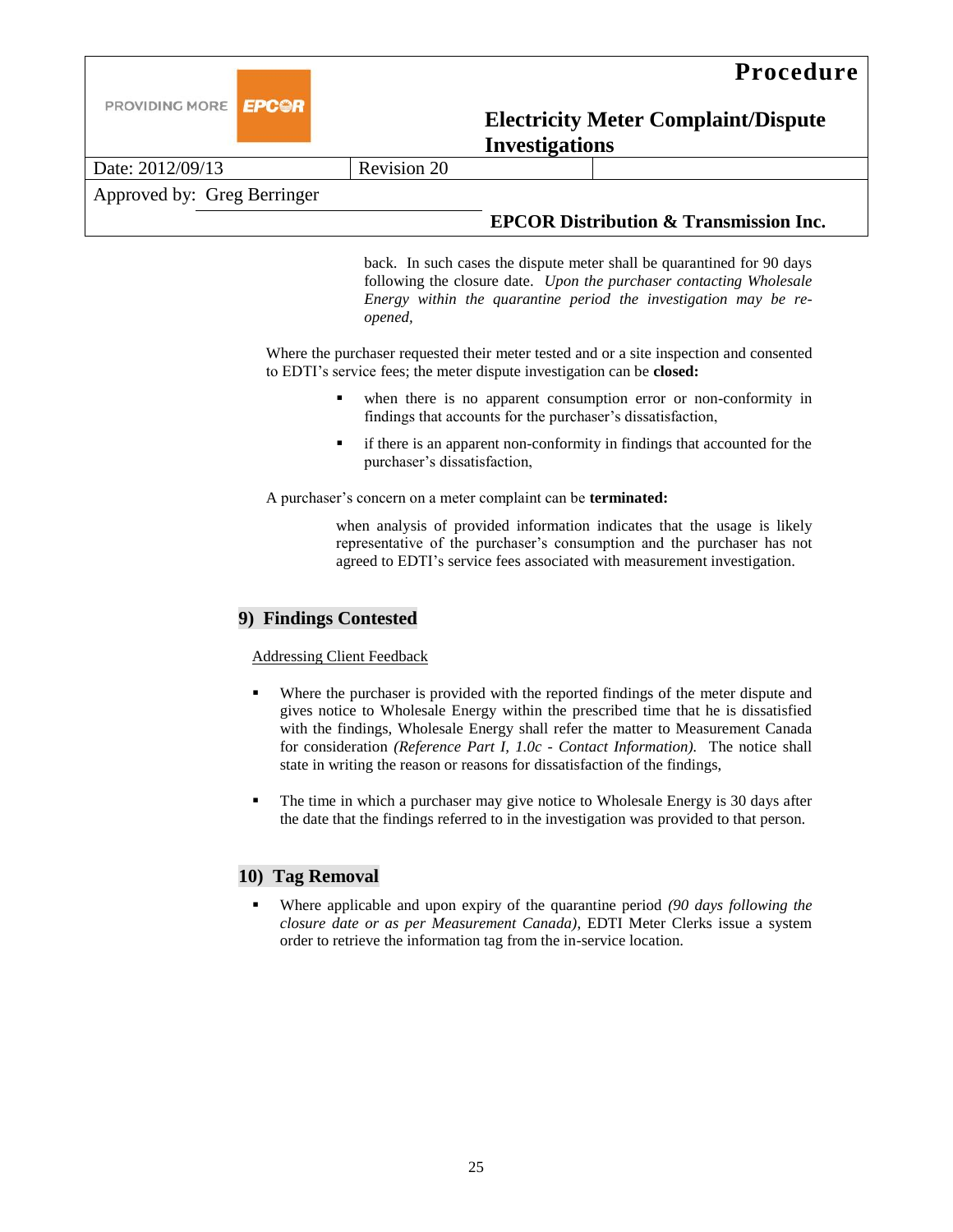

Date: 2012/09/13 Revision 20

Approved by: Greg Berringer

## **EPCOR Distribution & Transmission Inc.**

## **Frequently Asked Questions**

#### **EDTI service fees**

Where the purchaser requests a site inspection (limited to self contained meter) and or their meter tested (measurement investigation), the purchaser must consent to EDTI's service fees prior to performing the inspection. Service fees apply when there is no apparent non-conformity observed during measurement investigation. When a site inspection is performed, an EDTI service fee is charged when there is no finding of concern and in cases where there is conclusive evidence of site tampering. *Reference: Annex A-6* 

#### **Limits on meter dispute tolerances (Reference: MC procedure P-EG-01)**

Pursuant to section 31 of Electricity & Gas Inspections Regulations, the limits of error for the purpose of section 24 of the Act are as follows:

- **Energy:** The maximum permissible error is +/- 3.0 % of the electricity registered by the meter, and
- **Demand:** The maximum permissible error is  $+/- 2.5$  % of the maximum point of the electricity meter's demand scale, or of the maximum rated demand of the meter, and
- **Multipliers:** No error due to meter multipliers or billing factors is allowed.

#### **Measurement Investigation**

Planning, scheduling and performing a meter test. For transformer rated meters an installation inspection is also performed,

#### **Meter Inspection (Reference Annex # A- 3 & A- 4)**

#### Meter Performance

Meters are highly accurate devices which are tested and sealed as per Measurement Canada specifications by accredited manufacturers and accredited service providers.

In a meter dispute investigation limits of error are based on Measurement Canada's meter dispute tolerances.

#### Meter Conformance Checks at EDTI's Test Facility

A creep test and where applicable dial test, association test and power outage test are performed.

 The **creep test** involves subjecting the meter to a zero load at the rated voltage. For mechanical meters, the disc shall be effectively stopped and for electronic meters effectively no registration. For measurement dispute investigations, meters without a rotating disc shall not exhibit more than 10Wh in less than 10 minutes. In the event of creep test failure, creep is deemed to exist for 12 hours a day during the adjustment period, unless a more exact assessment is available,